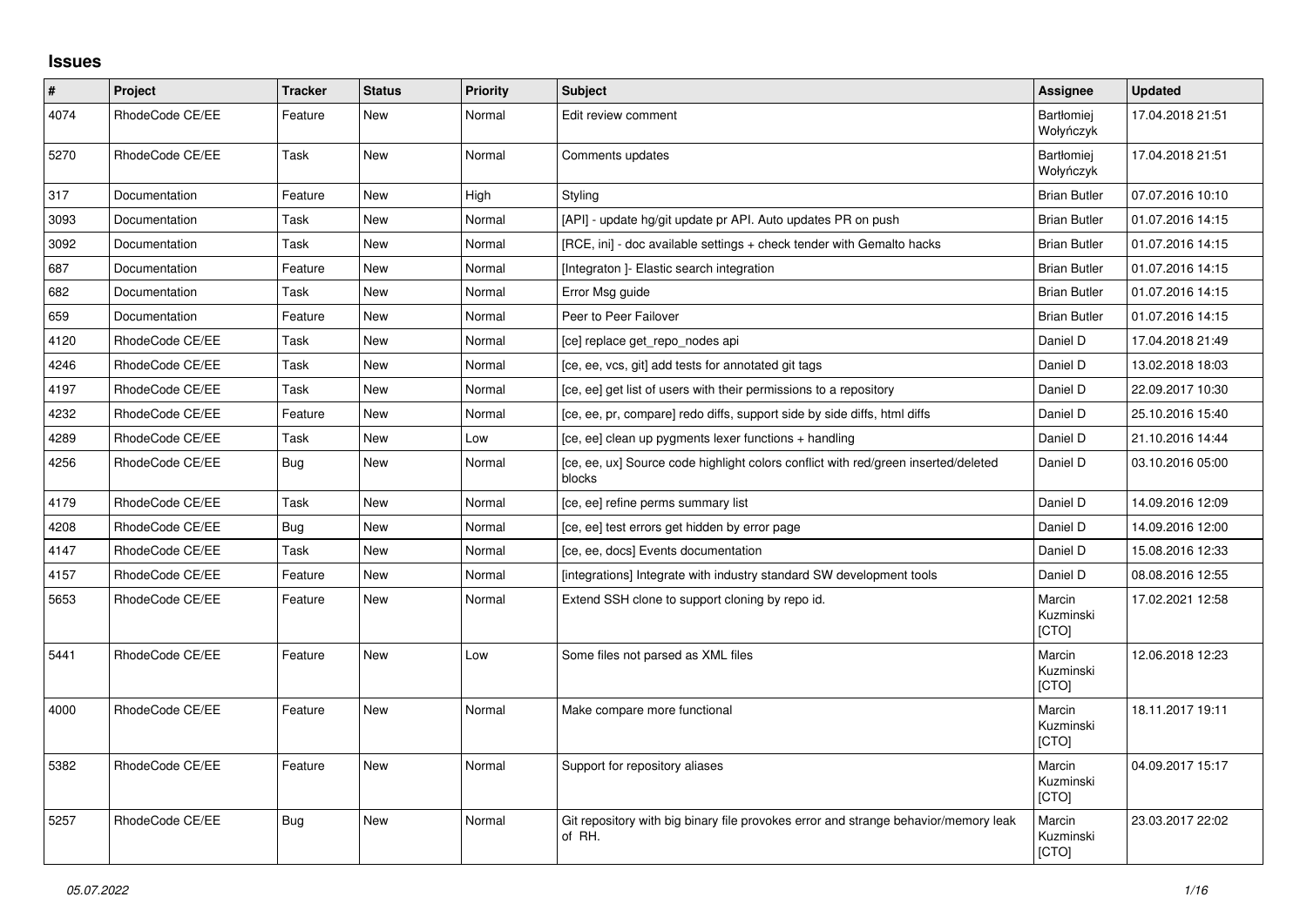| $\pmb{\#}$ | Project              | <b>Tracker</b> | <b>Status</b> | <b>Priority</b> | <b>Subject</b>                                                                                              | Assignee                            | <b>Updated</b>   |
|------------|----------------------|----------------|---------------|-----------------|-------------------------------------------------------------------------------------------------------------|-------------------------------------|------------------|
| 4213       | RhodeCode CE/EE      | Feature        | <b>New</b>    | High            | Embed PostgreSQL database                                                                                   | Marcin<br>Kuzminski<br>[CTO]        | 03.09.2016 23:45 |
| 3483       | RhodeCode CE/EE      | Bug            | <b>New</b>    | Normal          | oauth: disable 3rd party registration if RhodeCode registration is disabled                                 | Marcin<br>Kuzminski<br><b>ICTOI</b> | 13.04.2016 12:13 |
| 4234       | RhodeCode CE/EE      | Task           | New           | Normal          | prepare and test RhodeCode VM image for AWS                                                                 | <b>Marcin Lulek</b>                 | 11.07.2017 13:32 |
| 4052       | RhodeCode Appenlight | Task           | <b>New</b>    | Normal          | release fixes                                                                                               | <b>Marcin Lulek</b>                 | 29.06.2016 12:14 |
| 5548       | RhodeCode CE/EE      | Feature        | New           | Normal          | Initial Search API                                                                                          | Peter Colledge                      | 07.07.2019 22:21 |
| 5553       | RhodeCode CE/EE      | Bug            | <b>New</b>    | Normal          | Exceptions Tracker - Exception ID: 140095575901360 after upgrade to the lastes<br>version                   | Thierry<br>Wynsdau                  | 10.07.2019 10:33 |
| 5682       | RhodeCode CE/EE      | <b>Bug</b>     | New           | Normal          | Login Page stuck until page is refreshed                                                                    |                                     | 30.06.2022 20:31 |
| 5662       | RhodeCode CE/EE      | Bug            | New           | Normal          | Full text search not working due to crash in whoosh                                                         |                                     | 07.06.2022 08:31 |
| 5501       | RhodeCode Control    | Bug            | New           | Normal          | rccontrol throwing rccontrol.lib.exceptions.SupervisorFailedToStart                                         |                                     | 19.05.2022 19:32 |
| 5628       | Documentation        | <b>Bug</b>     | <b>New</b>    | Normal          | Problems with SSH Connection docs                                                                           |                                     | 06.05.2022 21:14 |
| 5679       | RhodeCode CE/EE      | <b>Bug</b>     | <b>New</b>    | Normal          | Data directory continues to grow until it fills disk partition                                              |                                     | 25.04.2022 11:42 |
| 5680       | RhodeCode CE/EE      | Bug            | <b>New</b>    | High            | Inconsistent timezone display                                                                               |                                     | 20.04.2022 14:15 |
| 5677       | RhodeCode CE/EE      | Support        | New           | Normal          | PR cross merge                                                                                              |                                     | 28.01.2022 16:59 |
| 5672       | RhodeCode CE/EE      | <b>Bug</b>     | <b>New</b>    | Normal          | Unable to browse git repository folders with # in names                                                     |                                     | 16.12.2021 18:13 |
| 5670       | RhodeCode CE/EE      | Bug            | <b>New</b>    | Normal          | Repo-level administrators can usurp owner of repoistory                                                     |                                     | 01.12.2021 16:18 |
| 5613       | RhodeCode CE/EE      | Feature        | New           | Low             | Feature Request: Issue tracker link in new tab/window                                                       |                                     | 03.10.2021 23:25 |
| 5612       | RhodeCode CE/EE      | <b>Bug</b>     | <b>New</b>    | Low             | CPU cores getting maxed out by VCSServer on Repository Size request                                         |                                     | 03.10.2021 23:25 |
| 5510       | RhodeCode CE/EE      | <b>Bug</b>     | <b>New</b>    | High            | AssertionError: unexpected parameters: user_agent & hook_type                                               |                                     | 31.07.2021 11:14 |
| 5664       | RhodeCode CE/EE      | Bug            | <b>New</b>    | Normal          | Regression: When assigning permissions, cannot see own group in auto-complete<br>without special conditions |                                     | 29.07.2021 10:49 |
| 5657       | RhodeCode CE/EE      | Bug            | New           | Normal          | Error in maintenance page                                                                                   |                                     | 30.03.2021 15:09 |
| 5654       | RhodeCode CE/EE      | Bug            | New           | Normal          | Comment formatting broken when containing $@$ in a code block                                               |                                     | 24.02.2021 12:10 |
| 5638       | RhodeCode CE/EE      | Feature        | New           | Normal          | Add "Copy full url path" button                                                                             |                                     | 05.02.2021 20:23 |
| 5600       | RhodeCode CE/EE      | Feature        | New           | Normal          | Change default repository landing page                                                                      |                                     | 27.01.2021 01:04 |
| 5645       | RhodeCode CE/EE      | Bug            | New           | High            | Rhodecode returns 400 Bad request on huge mercurial repos                                                   |                                     | 18.12.2020 06:29 |
| 5649       | RhodeCode CE/EE      | Bug            | New           | Normal          | test-file-upload                                                                                            |                                     | 17.12.2020 23:08 |
| 5644       | RhodeCode CE/EE      | Bug            | New           | Normal          | PR inks to comments not working if files are collapsed                                                      |                                     | 02.12.2020 10:42 |
| 5641       | RhodeCode CE/EE      | Feature        | New           | Normal          | "Add draft" / (x) button usability                                                                          |                                     | 30.11.2020 20:53 |
| 5639       | RhodeCode CE/EE      | Support        | <b>New</b>    | High            | 500 Internal Server Error   The server has either erred  after importing Database<br>from backup            |                                     | 22.11.2020 09:15 |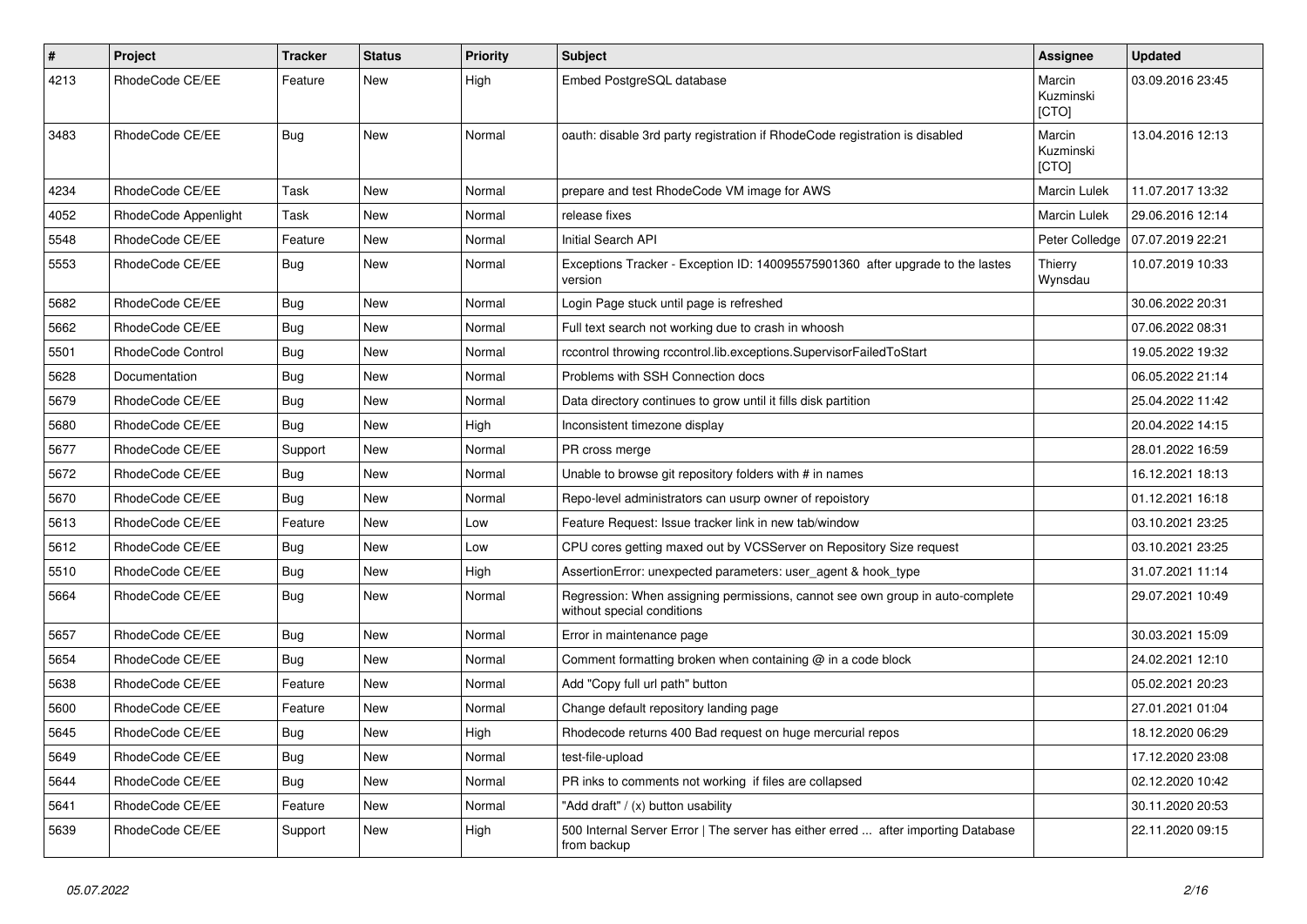| $\sharp$ | Project           | <b>Tracker</b> | <b>Status</b> | Priority | <b>Subject</b>                                                                                                    | <b>Assignee</b> | <b>Updated</b>   |
|----------|-------------------|----------------|---------------|----------|-------------------------------------------------------------------------------------------------------------------|-----------------|------------------|
| 5637     | RhodeCode CE/EE   | Feature        | New           | Normal   | Clone URL templates - add per repository/namespace                                                                |                 | 29.10.2020 09:38 |
| 5632     | RhodeCode CE/EE   | Bug            | <b>New</b>    | Normal   | Missing Parent Folder for Personal Repo lacks proper handling                                                     |                 | 03.08.2020 07:56 |
| 5631     | RhodeCode CE/EE   | Feature        | New           | Normal   | Change target of PR                                                                                               |                 | 31.07.2020 17:05 |
| 5630     | RhodeCode CE/EE   | Bug            | New           | Normal   | Inline comments do not follow the line of code                                                                    |                 | 21.07.2020 11:25 |
| 5629     | RhodeCode CE/EE   | Bug            | <b>New</b>    | Normal   | Diff truncated on small files                                                                                     |                 | 21.07.2020 08:58 |
| 5531     | RhodeCode Tools   | Bug            | New           | Normal   | rhodecode-index: default cli opts overwrite given mapping file                                                    |                 | 17.07.2020 17:36 |
| 5627     | Documentation     | Bug            | New           | Normal   | Immediate re-run of rhodecode-index throws warnings on some repos (and suggests<br>rebuild from scratch)          |                 | 02.07.2020 19:41 |
| 5626     | RhodeCode CE/EE   | Bug            | <b>New</b>    | Normal   | Whoosh full-text indexing is fully indexing all repos, not recognizing forks                                      |                 | 02.07.2020 19:24 |
| 5625     | Documentation     | <b>Bug</b>     | <b>New</b>    | Normal   | Feedback on RhodeCode Full-text search docs                                                                       |                 | 02.07.2020 19:22 |
| 5624     | RhodeCode CE/EE   | Bug            | New           | Normal   | Timeout when trying to test SMTP email configuration                                                              |                 | 01.07.2020 20:01 |
| 5590     | RhodeCode CE/EE   | <b>Bug</b>     | New           | Normal   | Pull Request creation takes 2 minutes                                                                             |                 | 28.05.2020 20:48 |
| 5618     | RhodeCode CE/EE   | Support        | <b>New</b>    | Normal   | Getting HTTP 502 Bad Gateway when trying to push (or clone) on a slow network                                     |                 | 27.05.2020 21:56 |
| 5617     | RhodeCode CE/EE   | Feature        | New           | Normal   | Allow PRs to non-head bookmarks                                                                                   |                 | 20.05.2020 12:25 |
| 5598     | Documentation     | Bug            | <b>New</b>    | Low      | Typo in force delete command                                                                                      |                 | 19.03.2020 20:10 |
| 5595     | RhodeCode CE/EE   | Feature        | New           | Normal   | Group code review mail notification                                                                               |                 | 03.03.2020 10:17 |
| 5593     | RhodeCode CE/EE   | Support        | New           | Normal   | <b>SSH</b> connections                                                                                            |                 | 17.02.2020 16:18 |
| 5591     | Documentation     | Support        | <b>New</b>    | Normal   | documentation typo                                                                                                |                 | 04.02.2020 19:43 |
| 5586     | RhodeCode CE/EE   | Feature        | New           | Normal   | @mention should be a link                                                                                         |                 | 29.01.2020 11:46 |
| 5588     | RhodeCode CE/EE   | Bug            | New           | Normal   | wrong rendering of issue tracker pattern                                                                          |                 | 29.01.2020 11:24 |
| 5584     | RhodeCode CE/EE   | Feature        | <b>New</b>    | Normal   | "update pull request link" message on vcs client                                                                  |                 | 23.01.2020 10:32 |
| 5582     | RhodeCode Control | Feature        | <b>New</b>    | Normal   | Add the version number of a PR in the HTTP API                                                                    |                 | 15.01.2020 10:45 |
| 5556     | RhodeCode CE/EE   | Bug            | New           | Normal   | After upgrade RhodeCode Enterprise, pull request via API adds repo owner as<br>default reviewer                   |                 | 01.01.2020 13:09 |
| 5200     | RhodeCode CE/EE   | Task           | <b>New</b>    | Normal   | investigate search improvements                                                                                   |                 | 16.12.2019 16:04 |
| 5541     | RhodeCode CE/EE   | Support        | <b>New</b>    | Normal   | <b>SVN Settings: Repository Patterns</b>                                                                          |                 | 16.12.2019 15:35 |
| 5570     | RhodeCode CE/EE   | Bug            | New           | Normal   | Remap repositories always fail in RhodeCode community                                                             |                 | 04.10.2019 14:50 |
| 5559     | RhodeCode CE/EE   | Bug            | New           | Normal   | Timezone handling issue on repos list                                                                             |                 | 07.07.2019 22:19 |
| 5552     | RhodeCode CE/EE   | Feature        | New           | High     | PR dependency across repos                                                                                        |                 | 22.06.2019 01:15 |
| 5551     | Documentation     | Bug            | New           | Normal   | Mention LargeFile and LFS in the Backup page                                                                      |                 | 21.04.2019 20:58 |
| 5550     | RhodeCode CE/EE   | Bug            | <b>New</b>    | Normal   | 500 Internal Server Error   The server has either erred or is incapable of performing<br>the requested operation. |                 | 18.04.2019 17:12 |
| 5494     | RhodeCode CE/EE   | Bug            | <b>New</b>    | Normal   | rccontrol's python package management causes slow VCS SSH                                                         |                 | 02.04.2019 11:56 |
| 5547     | RhodeCode CE/EE   | Bug            | New           | Normal   | UI not consistent between Firefox and Chrome                                                                      |                 | 01.03.2019 23:35 |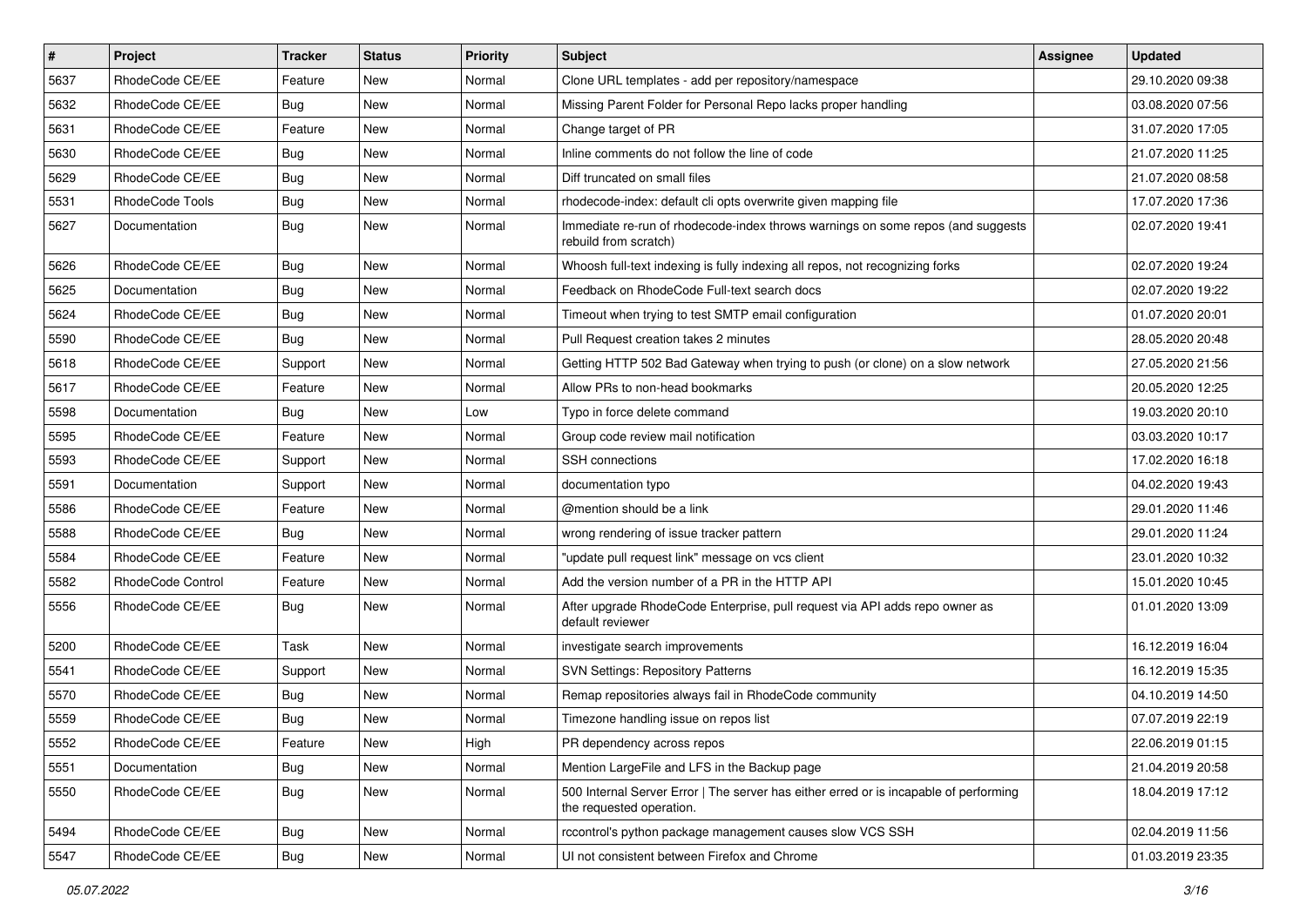| $\pmb{\#}$ | Project           | <b>Tracker</b> | <b>Status</b> | <b>Priority</b> | <b>Subject</b>                                                                                             | Assignee | <b>Updated</b>   |
|------------|-------------------|----------------|---------------|-----------------|------------------------------------------------------------------------------------------------------------|----------|------------------|
| 5545       | RhodeCode CE/EE   | Bug            | New           | Normal          | Merge commit to contain the username/reponame of the origin                                                |          | 28.02.2019 13:46 |
| 5543       | RhodeCode CE/EE   | Feature        | New           | Normal          | Repo API should have equivalent get_repo_audit_logs() to User API call<br>get user audit logs()            |          | 26.02.2019 12:22 |
| 5540       | RhodeCode CE/EE   | <b>Bug</b>     | <b>New</b>    | Normal          | Rhode Code 4.15.2 VCS Caching(?) behaviour                                                                 |          | 25.02.2019 17:01 |
| 5538       | RhodeCode CE/EE   | <b>Bug</b>     | <b>New</b>    | Normal          | internal server error (UnicodeDecodeError) during rhodecode-index request                                  |          | 20.02.2019 14:43 |
| 5534       | RhodeCode Control | Feature        | <b>New</b>    | Normal          | extract/preload subcommand                                                                                 |          | 14.02.2019 14:45 |
| 5535       | RhodeCode Control | Bug            | New           | Normal          | improper rollback on upgrade failure                                                                       |          | 09.02.2019 21:12 |
| 5529       | Documentation     | Support        | New           | Normal          | Documentation does not detail watched repositories                                                         |          | 07.02.2019 00:16 |
| 5527       | RhodeCode CE/EE   | Support        | New           | Normal          | API: expose human readable failure reason                                                                  |          | 30.01.2019 17:43 |
| 5524       | RhodeCode CE/EE   | Bug            | New           | High            | Cannot log into RhodeCode anymore                                                                          |          | 15.01.2019 17:08 |
| 5519       | RhodeCode CE/EE   | Bug            | New           | High            | User unable to fork the repo despite setting Repository Forking to Disabled                                |          | 11.12.2018 22:21 |
| 5509       | RhodeCode CE/EE   | Bug            | New           | Normal          | Remove `!important attributes` from UI elements                                                            |          | 07.12.2018 07:40 |
| 5511       | RhodeCode CE/EE   | Feature        | <b>New</b>    | Normal          | New feature to synchronize the fork with the remote repo from the summary page                             |          | 13.11.2018 01:23 |
| 5512       | RhodeCode CE/EE   | Bug            | New           | Normal          | Show commit phase in summary view                                                                          |          | 09.11.2018 21:37 |
| 5503       | RhodeCode CE/EE   | Support        | New           | Normal          | failed to upgrade to 4.13.3                                                                                |          | 06.11.2018 18:28 |
| 5506       | RhodeCode CE/EE   | Bug            | New           | Normal          | Web UI fonts are not looking good and is difficult to read for people with low vision                      |          | 26.10.2018 09:38 |
| 5504       | RhodeCode CE/EE   | Feature        | New           | Normal          | Buttons to copy commit hash and to expand the commit message in the repo<br>summary view                   |          | 26.10.2018 00:59 |
| 5500       | RhodeCode CE/EE   | Bug            | <b>New</b>    | Normal          | How to enable/set "RC_SKIP_HOOKS" to disable svn hooks?                                                    |          | 02.10.2018 07:45 |
| 5499       | RhodeCode CE/EE   | Support        | New           | Normal          | ERROR [celery.worker.consumer.consumer] consumer: Cannot connect                                           |          | 11.09.2018 08:39 |
| 5495       | RhodeCode CE/EE   | Support        | <b>New</b>    | Normal          | Idap to crowd users_groups sync source                                                                     |          | 10.09.2018 22:09 |
| 5497       | RhodeCode CE/EE   | Support        | New           | Normal          | hg push hangs                                                                                              |          | 30.08.2018 22:15 |
| 5468       | RhodeCode CE/EE   | Support        | <b>New</b>    | Normal          | Check logic for updating last commit for repository groups                                                 |          | 30.08.2018 09:47 |
| 5491       | RhodeCode CE/EE   | Support        | New           | Urgent          | Upgrade RhodeCode Community + VCSSERVER from 4.10.4 to 4.12.4, pull request<br>stop working with reviewers |          | 30.08.2018 09:47 |
| 5496       | RhodeCode CE/EE   | Support        | <b>New</b>    | Normal          | database migration 4.11.6 mysql to 4.12.4 postgres                                                         |          | 27.08.2018 21:17 |
| 5492       | RhodeCode CE/EE   | Bug            | New           | Normal          | VCSServer + SVN 1.10                                                                                       |          | 26.07.2018 15:01 |
| 5450       | RhodeCode Tools   | Bug            | New           | Normal          | rhodecode-api get_license_info no longer works                                                             |          | 17.07.2018 15:01 |
| 5462       | RhodeCode CE/EE   | Bug            | New           | Normal          | create_repo api fails with celery enabled                                                                  |          | 10.07.2018 17:49 |
| 5484       | RhodeCode CE/EE   | Support        | New           | Normal          | Setting up ssh, remote hg not found                                                                        |          | 06.07.2018 23:41 |
| 5460       | RhodeCode CE/EE   | Bug            | New           | Low             | Repo creation stuck when remote clone returns partial http code 500                                        |          | 06.07.2018 19:14 |
| 5475       | RhodeCode CE/EE   | Bug            | New           | Normal          | Unable to locate user in OpenLDAP directory via Idaps                                                      |          | 08.06.2018 20:06 |
| 5471       | RhodeCode CE/EE   | Bug            | New           | Normal          | Webhook integration failing: need more than 3 values to unpack                                             |          | 01.06.2018 02:26 |
| 3364       | RhodeCode CE/EE   | Support        | New           | High            | Allow Specifying the Commit Message for Pull Request Merges                                                |          | 17.04.2018 21:51 |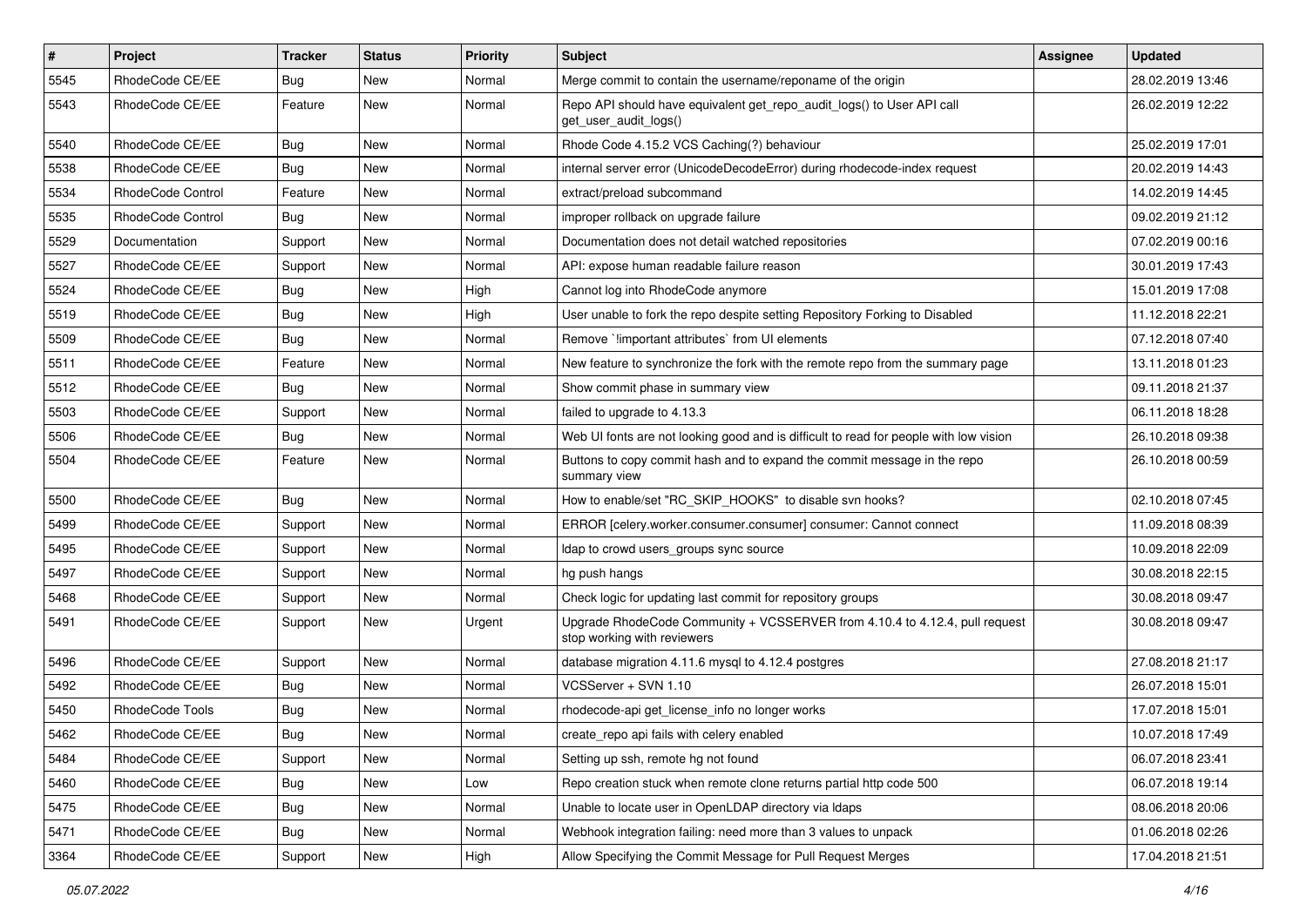| $\pmb{\#}$ | Project              | <b>Tracker</b> | <b>Status</b> | <b>Priority</b> | <b>Subject</b>                                                                                                                                                                       | Assignee | <b>Updated</b>   |
|------------|----------------------|----------------|---------------|-----------------|--------------------------------------------------------------------------------------------------------------------------------------------------------------------------------------|----------|------------------|
| 4290       | RhodeCode CE/EE      | Task           | New           | Normal          | Allow to transplant the review status to merged commits                                                                                                                              |          | 17.04.2018 21:50 |
| 4109       | RhodeCode CE/EE      | Bug            | <b>New</b>    | Normal          | [files] The "switch to commit" widget is broken after using browser back button                                                                                                      |          | 17.04.2018 21:50 |
| 4045       | RhodeCode CE/EE      | Task           | New           | Normal          | File permissions                                                                                                                                                                     |          | 17.04.2018 21:49 |
| 5414       | RhodeCode CE/EE      | <b>Bug</b>     | New           | High            | When Opening New Pull Request, Target Revision Default Is Undesireable                                                                                                               |          | 11.04.2018 23:20 |
| 5371       | RhodeCode CE/EE      | <b>Bug</b>     | <b>New</b>    | Normal          | Comment times in Pull Requests are off by 1 day                                                                                                                                      |          | 10.04.2018 15:11 |
| 2844       | RhodeCode CE/EE      | Task           | New           | Normal          | Update Bcrypt to a maintained version                                                                                                                                                |          | 17.02.2018 20:37 |
| 5439       | Documentation        | <b>Bug</b>     | New           | Low             | JIRA Integration description: Wrong sample link                                                                                                                                      |          | 14.02.2018 14:25 |
| 5410       | RhodeCode CE/EE      | <b>Bug</b>     | New           | Normal          | After converting to CE, we get the following error when trying to view some repos in<br>the UI: "UnicodeDecodeError: 'ascii' codec can't decode byte" (full error in<br>Description) |          | 25.01.2018 20:45 |
| 5406       | RhodeCode CE/EE      | <b>Bug</b>     | New           | Normal          | <b>Installer Fails</b>                                                                                                                                                               |          | 01.12.2017 11:52 |
| 5405       | RhodeCode CE/EE      | <b>Bug</b>     | New           | Normal          | Add repository from UI leads to HTTP/404                                                                                                                                             |          | 28.11.2017 11:39 |
| 5404       | RhodeCode CE/EE      | Task           | New           | Normal          | Add an option to detach review rules when deleting an user                                                                                                                           |          | 22.11.2017 11:23 |
| 5400       | RhodeCode CE/EE      | Task           | New           | Normal          | User group - subgroup support                                                                                                                                                        |          | 06.11.2017 22:00 |
| 5394       | RhodeCode CE/EE      | Support        | New           | Normal          | SVN to Git / Mercurial Migration                                                                                                                                                     |          | 03.10.2017 09:29 |
| 5289       | RhodeCode CE/EE      | Feature        | <b>New</b>    | High            | Ability to Upload/Replace a file using the UI                                                                                                                                        |          | 22.09.2017 10:29 |
| 4051       | RhodeCode CE/EE      | Task           | New           | Normal          | [ux, renderering] Consistent formatting on text fields.                                                                                                                              |          | 22.09.2017 10:27 |
| 1457       | RhodeCode CE/EE      | Feature        | New           | Normal          | add allow permissions inheritance on repo groups                                                                                                                                     |          | 22.09.2017 10:27 |
| 4299       | RhodeCode CE/EE      | Task           | New           | Normal          | TEMPLATE repo groups                                                                                                                                                                 |          | 22.09.2017 10:26 |
| 4312       | RhodeCode CE/EE      | Task           | New           | Normal          | Storage location changes                                                                                                                                                             |          | 11.07.2017 13:31 |
| 5348       | Documentation        | Bug            | <b>New</b>    | Normal          | Uninstall documentaion missing some steps                                                                                                                                            |          | 06.07.2017 10:25 |
| 5347       | Documentation        | <b>Bug</b>     | New           | Normal          | Post Install steps should include Apache or Nginx setup.                                                                                                                             |          | 06.07.2017 10:23 |
| 5269       | RhodeCode CE/EE      | Support        | New           | Normal          | Upgrade from RC EE 3.7.1 to RC EE 4.x                                                                                                                                                |          | 29.06.2017 19:36 |
| 5342       | RhodeCode Appenlight | Bug            | New           | Low             | Broken link [Applications Modify application]                                                                                                                                        |          | 21.06.2017 21:21 |
| 5278       | RhodeCode CE/EE      | Feature        | New           | Normal          | Require support for git repositories of the form git://                                                                                                                              |          | 13.04.2017 15:20 |
| 5273       | RhodeCode CE/EE      | Feature        | <b>New</b>    | Normal          | Comment status                                                                                                                                                                       |          | 07.04.2017 13:10 |
| 5271       | RhodeCode CE/EE      | Feature        | New           | Normal          | Private comments                                                                                                                                                                     |          | 07.04.2017 12:01 |
| 5255       | RhodeCode CE/EE      | Support        | New           | Normal          | I can't access issues created by me from mail                                                                                                                                        |          | 04.04.2017 11:28 |
| 5256       | RhodeCode CE/EE      | Feature        | New           | Normal          | Last repository access time.                                                                                                                                                         |          | 23.03.2017 16:34 |
| 5248       | Documentation        | Bug            | New           | Normal          | Installation of rhodecode-tools                                                                                                                                                      |          | 16.03.2017 16:35 |
| 5237       | Documentation        | Support        | New           | Normal          | documentation for DR                                                                                                                                                                 |          | 06.03.2017 23:34 |
| 5227       | RhodeCode CE/EE      | Bug            | New           | Normal          | 400 during a svn checkout, file with special chars                                                                                                                                   |          | 23.02.2017 17:43 |
| 5218       | RhodeCode CE/EE      | <b>Bug</b>     | New           | Normal          | 500 when forking repository, when using special chars in password.                                                                                                                   |          | 19.02.2017 21:46 |
| 4669       | RhodeCode CE/EE      | Task           | New           | Normal          | disable pytest sugar on nix-build                                                                                                                                                    |          | 01.12.2016 12:52 |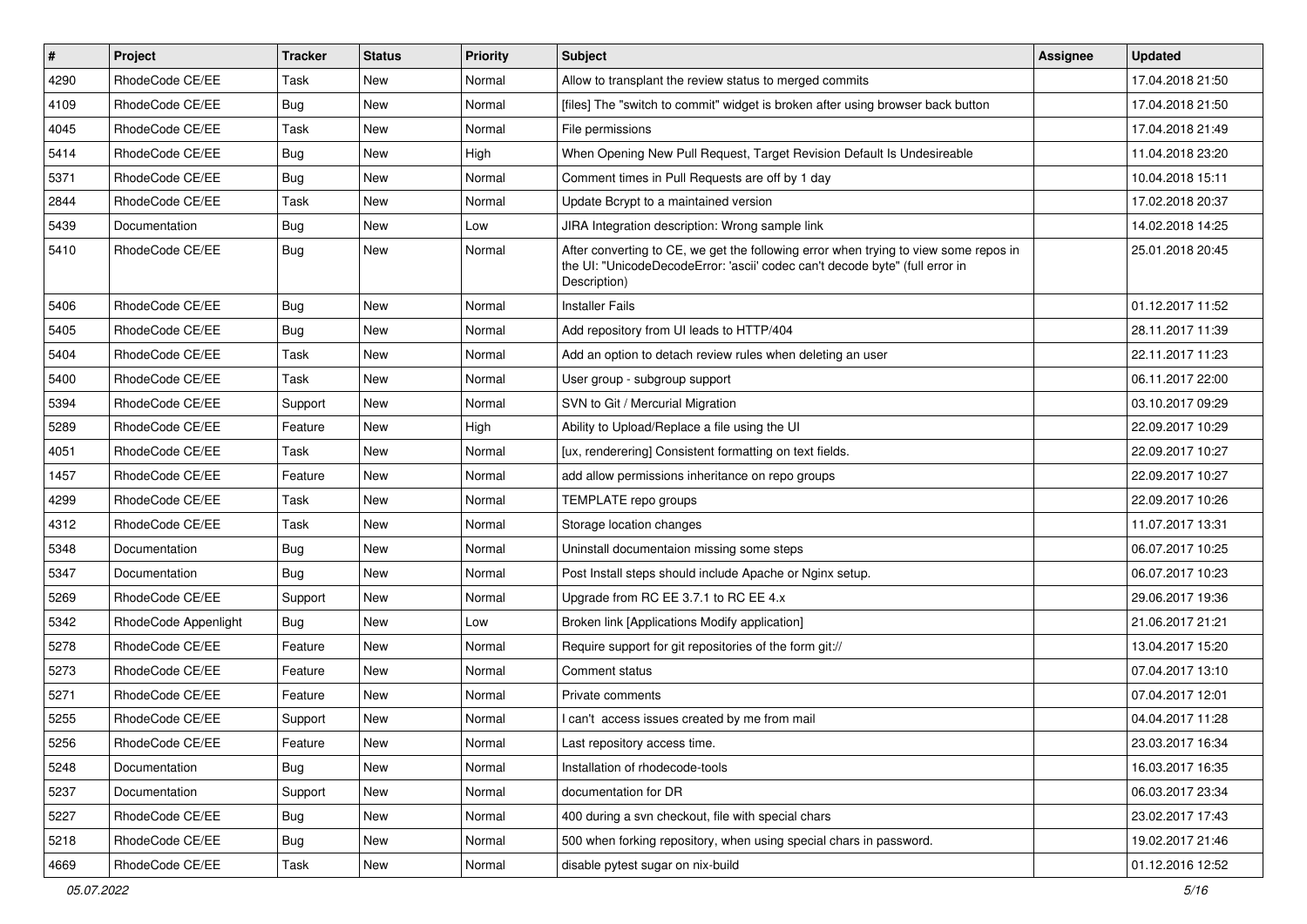| $\vert$ # | Project              | <b>Tracker</b> | <b>Status</b> | <b>Priority</b> | <b>Subject</b>                                                                                                     | <b>Assignee</b> | <b>Updated</b>   |
|-----------|----------------------|----------------|---------------|-----------------|--------------------------------------------------------------------------------------------------------------------|-----------------|------------------|
| 4303      | RhodeCode CE/EE      | Support        | New           | Normal          | rhodecode instance                                                                                                 |                 | 08.11.2016 16:32 |
| 4301      | RhodeCode CE/EE      | Feature        | <b>New</b>    | Normal          | [API] toggle force_password_reset in api for Idap users                                                            |                 | 28.10.2016 15:43 |
| 4285      | RhodeCode CE/EE      | Bug            | New           | Normal          | Intermittent error while trying to create or fork a repository                                                     |                 | 17.10.2016 22:42 |
| 4272      | RhodeCode CE/EE      | Feature        | New           | Normal          | Better SPAM protection                                                                                             |                 | 12.10.2016 11:14 |
| 4252      | RhodeCode CE/EE      | Support        | <b>New</b>    | Normal          | Backup & Recovery                                                                                                  |                 | 07.10.2016 19:47 |
| 4255      | RhodeCode CE/EE      | Bug            | New           | Normal          | [translation, i18n] translation not being applied to integrations pages                                            |                 | 30.09.2016 15:56 |
| 4226      | RhodeCode CE/EE      | Feature        | New           | Normal          | [settings, system info] add VCS and Channelstream status to System Info                                            |                 | 14.09.2016 16:45 |
| 4222      | RhodeCode CE/EE      | Feature        | New           | Normal          | Configurable detection of READMEs                                                                                  |                 | 09.09.2016 10:05 |
| 4220      | RhodeCode Appenlight | Feature        | <b>New</b>    | Low             | Search params allow sorting of result.                                                                             |                 | 06.09.2016 16:33 |
| 4216      | RhodeCode CE/EE      | Task           | <b>New</b>    | Normal          | [ux, renderers] implement consistent rendering for text fields                                                     |                 | 06.09.2016 11:46 |
| 4191      | RhodeCode CE/EE      | Feature        | New           | Normal          | Add custom Image logo option to header                                                                             |                 | 22.08.2016 14:49 |
| 4189      | RhodeCode CE/EE      | Bug            | New           | Normal          | [tests, git] count of commit ids is different for git than hg when comparing remote                                |                 | 22.08.2016 12:34 |
| 4190      | RhodeCode CE/EE      | <b>Bug</b>     | <b>New</b>    | Normal          | [tests] fix or remove rst xss inline test                                                                          |                 | 22.08.2016 12:15 |
| 4188      | RhodeCode CE/EE      | Bug            | <b>New</b>    | Normal          | [tests, svn] changeset tests produce different results for svn                                                     |                 | 22.08.2016 09:54 |
| 4182      | RhodeCode CE/EE      | Feature        | <b>New</b>    | Normal          | add direct link from notification to corresponding PR                                                              |                 | 19.08.2016 12:35 |
| 4116      | RhodeCode CE/EE      | Bug            | New           | High            | [ee] Starting EE or running paster commands like setup-rhodecode does not work<br>without setting LC_ALL properly. |                 | 18.08.2016 21:03 |
| 4163      | RhodeCode CE/EE      | Task           | <b>New</b>    | Normal          | [ce, ee] celery refactor + upgrade                                                                                 |                 | 15.08.2016 12:32 |
| 3923      | RhodeCode CE/EE      | Bug            | New           | Normal          | odd exception on running internal-code                                                                             |                 | 09.08.2016 10:54 |
| 4154      | RhodeCode CE/EE      | Bug            | New           | Low             | [ce, ee] user register via github captcha                                                                          |                 | 05.08.2016 22:51 |
| 4144      | RhodeCode CE/EE      | Feature        | <b>New</b>    | Normal          | [ux] improve enable/disable of notifications                                                                       |                 | 02.08.2016 17:19 |
| 3022      | RhodeCode CE/EE      | Bug            | <b>New</b>    | Normal          | SVN support with repositories groups                                                                               |                 | 26.07.2016 18:25 |
| 4071      | RhodeCode Appenlight | Feature        | <b>New</b>    | Normal          | Allow for easy out-out of assigned permissions                                                                     |                 | 05.07.2016 10:14 |
| 737       | Documentation        | Task           | New           | Normal          | What is an extra field and how do you add it?                                                                      |                 | 01.07.2016 14:15 |
| 4064      | RhodeCode Appenlight | Feature        | New           | Normal          | Create a multiple action feature for Reports and Logs lists                                                        |                 | 30.06.2016 15:18 |
| 4063      | RhodeCode Appenlight | Feature        | <b>New</b>    | Normal          | add option to specify custom value in dashboard select                                                             |                 | 30.06.2016 15:17 |
| 4062      | RhodeCode Appenlight | Feature        | New           | Normal          | A way to see browser breakdown for an error                                                                        |                 | 30.06.2016 15:16 |
| 4061      | RhodeCode Appenlight | Feature        | New           | Normal          | Timezone for applications                                                                                          |                 | 30.06.2016 15:16 |
| 4060      | RhodeCode Appenlight | Feature        | New           | Normal          | Replayable requests                                                                                                |                 | 30.06.2016 15:15 |
| 4059      | RhodeCode Appenlight | Feature        | New           | Normal          | Server Monitoring                                                                                                  |                 | 30.06.2016 15:15 |
| 4057      | RhodeCode Appenlight | Feature        | New           | Normal          | Negation option for search filter                                                                                  |                 | 30.06.2016 15:12 |
| 4056      | RhodeCode Appenlight | Feature        | New           | Normal          | Optionally allow to filter graphs per machine in dashboard                                                         |                 | 30.06.2016 15:12 |
| 4040      | RhodeCode CE/EE      | <b>Bug</b>     | New           | Low             | [ce, ee] logout when logged out causes 403 Cross-site request forgery detected                                     |                 | 23.06.2016 13:40 |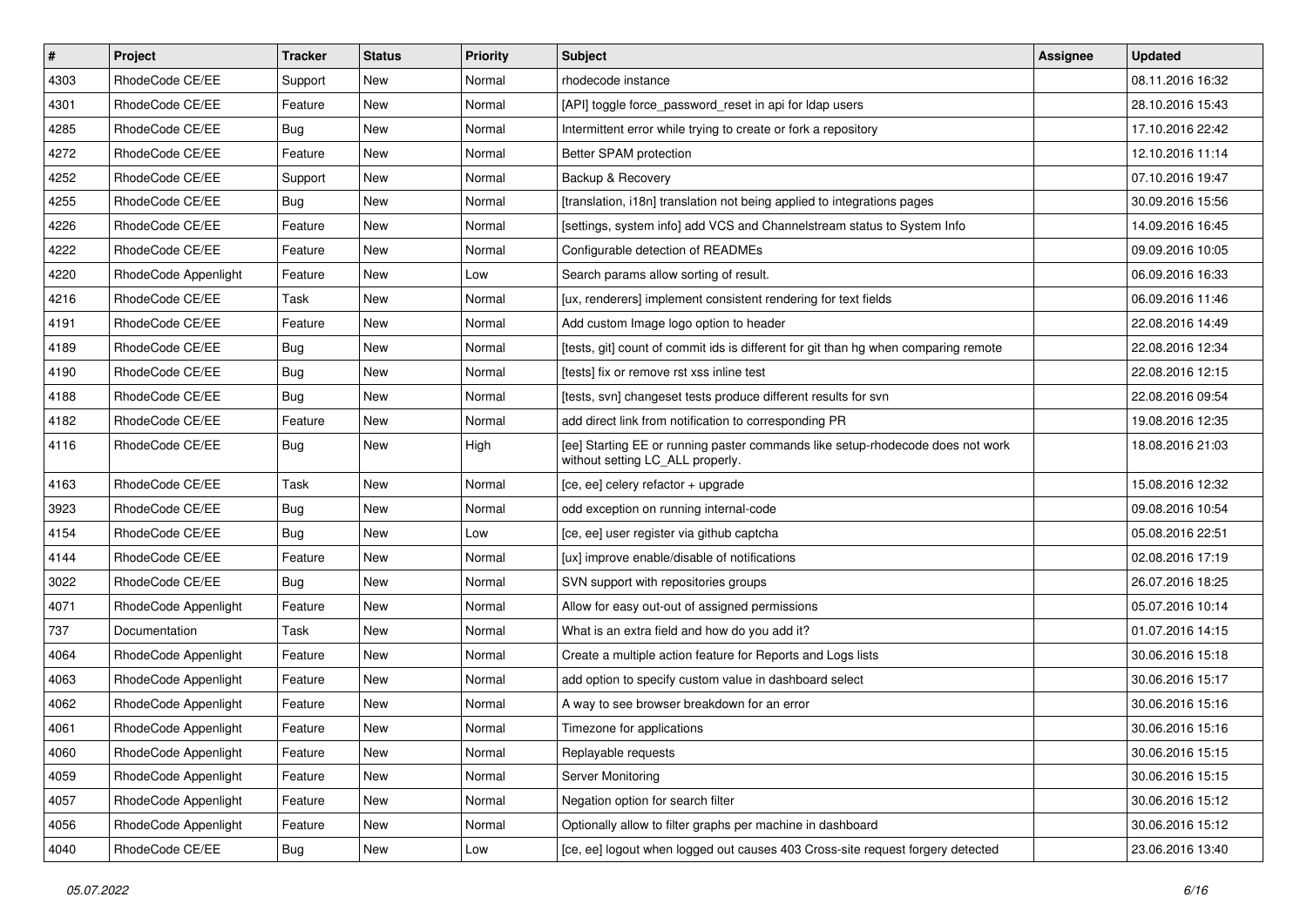| $\vert$ # | Project              | Tracker    | <b>Status</b> | <b>Priority</b> | <b>Subject</b>                                                                      | <b>Assignee</b> | <b>Updated</b>   |
|-----------|----------------------|------------|---------------|-----------------|-------------------------------------------------------------------------------------|-----------------|------------------|
| 3987      | RhodeCode Appenlight | <b>Bug</b> | New           | Normal          | adjust footer so it's consistent with the website footer                            |                 | 15.06.2016 10:20 |
| 4017      | RhodeCode Appenlight | Feature    | New           | Low             | application logos need help                                                         |                 | 14.06.2016 11:52 |
| 3994      | RhodeCode Appenlight | Bug        | New           | Normal          | during setup, user is given option to make admin account even if one does not exist |                 | 08.06.2016 12:44 |
| 3990      | RhodeCode Appenlight | Bug        | New           | Normal          | some dashboard builder buttons are up against fields                                |                 | 07.06.2016 12:01 |
| 3986      | RhodeCode Appenlight | Bug        | New           | Normal          | table headers should be left aligned                                                |                 | 07.06.2016 11:53 |
| 3486      | RhodeCode CE/EE      | Feature    | New           | Normal          | expose origin of permission in perm dict for users                                  |                 | 06.06.2016 10:54 |
| 3980      | RhodeCode CE/EE      | Feature    | New           | Normal          | Add CI engine                                                                       |                 | 05.06.2016 21:32 |
| 3979      | RhodeCode CE/EE      | Feature    | New           | Normal          | Add kanban board                                                                    |                 | 05.06.2016 21:20 |
| 3978      | RhodeCode CE/EE      | Feature    | New           | Normal          | Add bug tracker                                                                     |                 | 05.06.2016 21:20 |
| 3977      | RhodeCode CE/EE      | Feature    | New           | Normal          | Wiki                                                                                |                 | 05.06.2016 21:11 |
| 3963      | RhodeCode CE/EE      | Bug        | New           | Normal          | [ce] Getting a newly added repo via remap/rescan via api gives no data              |                 | 27.05.2016 05:02 |
| 148       | RhodeCode CE/EE      | Feature    | New           | Normal          | [comments] Add per file and multiline comments in a changeset                       |                 | 25.05.2016 10:20 |
| 3956      | RhodeCode CE/EE      | <b>Bug</b> | New           | Normal          | [ce] - svn commit with all 'None' properties (author, message, etc.)                |                 | 23.05.2016 17:22 |
| 3939      | RhodeCode CE/EE      | <b>Bug</b> | New           | Normal          | [ux] changelog filter blank after going back in browser                             |                 | 18.05.2016 14:50 |
| 3922      | RhodeCode CE/EE      | <b>Bug</b> | New           | Normal          | svn backend returns different diff to git/hg backends                               |                 | 11.05.2016 14:29 |
| 3615      | RhodeCode CE/EE      | Bug        | New           | Low             | (OperationalError) too many SQL variables on admin journal page                     |                 | 06.05.2016 11:45 |
| 3472      | RhodeCode CE/EE      | Feature    | New           | Normal          | Expose unified hooks that can be used in SSH backend                                |                 | 14.04.2016 17:54 |
| 3484      | RhodeCode CE/EE      | Task       | New           | Normal          | oauth: reduce required permissions for 3rd party                                    |                 | 13.04.2016 12:33 |
| 3460      | RhodeCode CE/EE      | Feature    | New           | Normal          | [ux, frontend] hide "show more" button when there is nothing more to show           |                 | 11.04.2016 13:37 |
| 3455      | RhodeCode CE/EE      | Feature    | New           | Normal          | [ux] commit message search should render entire commit message                      |                 | 07.04.2016 17:50 |
| 3441      | RhodeCode CE/EE      | Bug        | New           | Normal          | [ux] clicking on line in file view scrolls to that line                             |                 | 05.04.2016 13:35 |
| 3373      | RhodeCode CE/EE      | Feature    | New           | Normal          | Allow to create Bookmarks and Branches from UI                                      |                 | 05.04.2016 09:21 |
| 3440      | RhodeCode CE/EE      | Feature    | New           | Normal          | [design, ux] mock-up user interface for adding a branch/bookmark                    |                 | 05.04.2016 09:21 |
| 3382      | RhodeCode CE/EE      | Bug        | New           | Normal          | download superrepo with subrepos                                                    |                 | 25.03.2016 01:30 |
| 3377      | RhodeCode CE/EE      | Task       | New           | Normal          | extra fields types extensions                                                       |                 | 24.03.2016 15:23 |
| 3376      | RhodeCode CE/EE      | Task       | New           | Normal          | Repo action plugins                                                                 |                 | 24.03.2016 15:21 |
| 3362      | RhodeCode CE/EE      | Task       | New           | Normal          | auth-plugins, indicate visually that plugin is turned on but NOT enabled            |                 | 22.03.2016 19:03 |
| 3351      | RhodeCode CE/EE      | Bug        | New           | Normal          | Duplicate IP whitelist entry shows error flash                                      |                 | 21.03.2016 15:54 |
| 2882      | RhodeCode CE/EE      | Feature    | New           | Normal          | Bulk comment submit                                                                 |                 | 17.03.2016 17:50 |
| 3334      | RhodeCode CE/EE      | Bug        | New           | Normal          | Attempt to edit .coveragerc through the online file editor                          |                 | 17.03.2016 13:49 |
| 2944      | RhodeCode CE/EE      | Task       | New           | Normal          | Bump gunicorn to 19.4 version                                                       |                 | 17.03.2016 12:58 |
| 3250      | RhodeCode CE/EE      | <b>Bug</b> | New           | Normal          | Posting a comment message is very slow !                                            |                 | 17.03.2016 12:57 |
| 3260      | RhodeCode CE/EE      | Task       | New           | Normal          | api: expose get_repo_node method                                                    |                 | 17.03.2016 12:56 |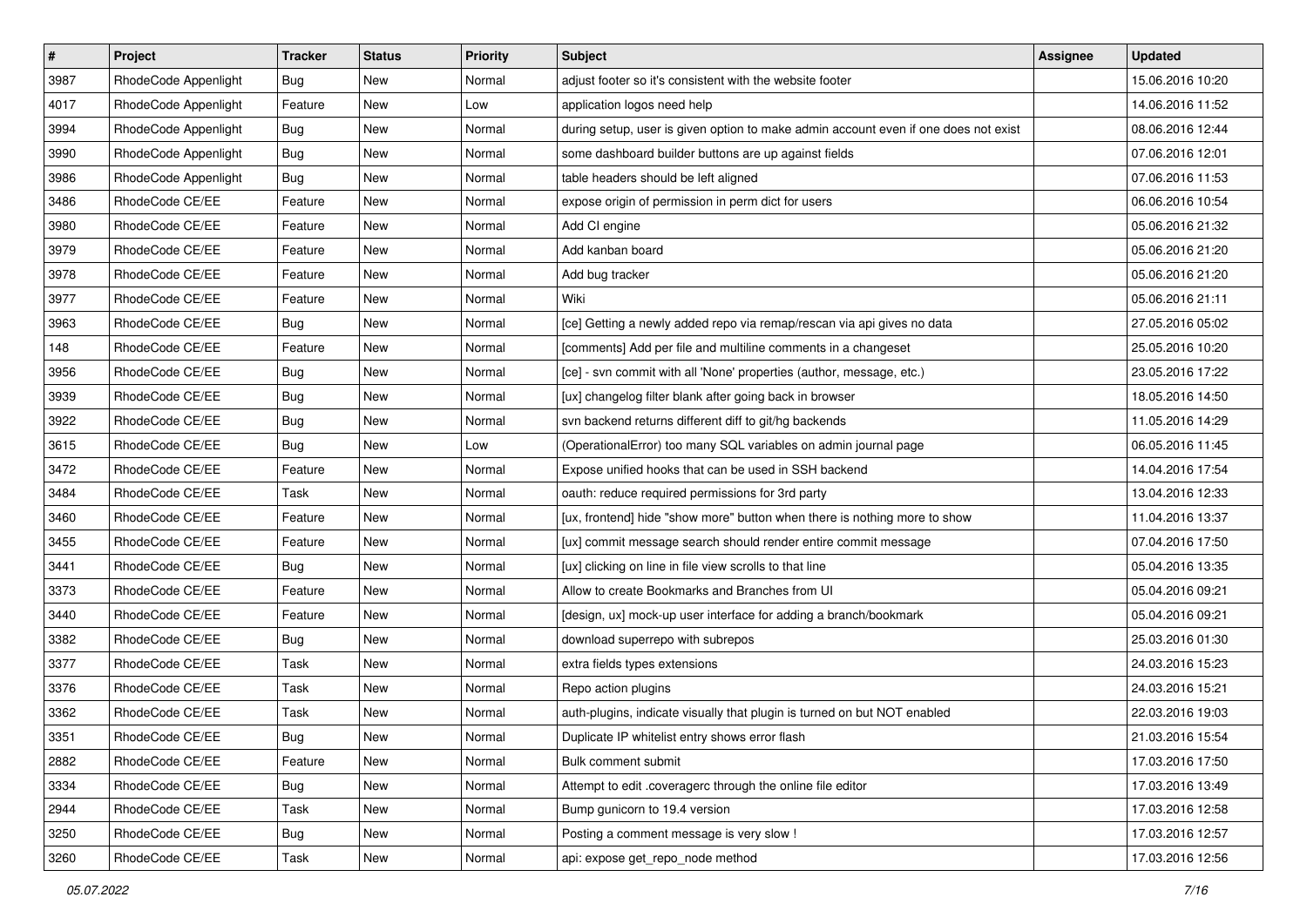| $\pmb{\#}$ | Project           | <b>Tracker</b> | <b>Status</b> | <b>Priority</b> | <b>Subject</b>                                                                                 | <b>Assignee</b>              | Updated          |
|------------|-------------------|----------------|---------------|-----------------|------------------------------------------------------------------------------------------------|------------------------------|------------------|
| 3261       | RhodeCode CE/EE   | Task           | New           | Normal          | mousetrap.js bump to latest 1.5.X version                                                      |                              | 17.03.2016 12:52 |
| 3333       | RhodeCode Tools   | Task           | <b>New</b>    | Normal          | Create rhodecode-tools backup command for backup of RhodeCode Enterprise                       |                              | 17.03.2016 12:43 |
| 3332       | RhodeCode CE/EE   | Support        | <b>New</b>    | Normal          | LDAP settings page: Add button "test connection"                                               |                              | 17.03.2016 10:23 |
| 4110       | RhodeCode CE/EE   | Bug            | In Progress   | Normal          | [ce, ee] repos can be named _admin, _static                                                    | Daniel D                     | 20.07.2016 19:51 |
| 4193       | RhodeCode CE/EE   | Feature        | In Progress   | Normal          | Improve Filter Functionality in the Change Log                                                 | Marcin<br>Kuzminski<br>[CTO] | 22.09.2017 10:25 |
| 4035       | RhodeCode CE/EE   | <b>Bug</b>     | In Progress   | Normal          | failed to create whoosh index                                                                  | Marcin<br>Kuzminski<br>[CTO] | 06.07.2016 00:04 |
| 3372       | RhodeCode CE/EE   | Bug            | In Progress   | High            | [Idap, groups] Customer gets an empty list of groups                                           | Mikhail<br>Chernykh          | 08.06.2016 11:32 |
| 5399       | RhodeCode CE/EE   | Bug            | In Progress   | High            | Issues with Git LFS integration                                                                |                              | 07.07.2019 22:21 |
| 5533       | RhodeCode Control | Feature        | In Progress   | Normal          | Support busybox tar                                                                            |                              | 09.02.2019 22:09 |
| 5316       | RhodeCode CE/EE   | Feature        | In Progress   | Normal          | UI should provide checkout URL for a SVN path                                                  |                              | 06.11.2017 21:59 |
| 3967       | RhodeCode CE/EE   | Support        | In Progress   | Normal          | Server 500 error                                                                               |                              | 11.08.2016 13:39 |
| 3504       | RhodeCode CE/EE   | Task           | In Progress   | Normal          | [routing] Move static assets under a common prefix                                             |                              | 19.07.2016 12:27 |
| 5326       | RhodeCode CE/EE   | Task           | Resolved      | Normal          | Public usergroup profile                                                                       | Bartłomiej<br>Wołyńczyk      | 22.02.2018 15:44 |
| 5576       | RhodeCode CE/EE   | Bug            | Resolved      | High            | Hosting many repositories                                                                      | Craig Fairhurst              | 12.02.2020 12:55 |
| 5610       | RhodeCode CE/EE   | Bug            | Resolved      | Normal          | Files navigation looses the at= <name> marker</name>                                           | Daniel D                     | 03.10.2021 23:23 |
| 4183       | RhodeCode CE/EE   | Feature        | Resolved      | Normal          | Different roles for PR reviewers                                                               | Daniel D                     | 12.10.2020 23:13 |
| 5615       | RhodeCode CE/EE   | Feature        | Resolved      | Normal          | Misleading message in PR diff view "File was deleted in this version"                          | Daniel D                     | 23.04.2020 17:40 |
| 5606       | RhodeCode CE/EE   | Bug            | Resolved      | High            | SVN + ssh subdirectory failure                                                                 | Daniel D                     | 09.04.2020 03:29 |
| 5599       | RhodeCode CE/EE   | Bug            | Resolved      | Normal          | SVN navigation to trunk fails                                                                  | Daniel D                     | 04.04.2020 11:21 |
| 5608       | RhodeCode CE/EE   | Bug            | Resolved      | High            | svn+ssh user set incorrectly                                                                   | Daniel D                     | 31.03.2020 18:21 |
| 5602       | RhodeCode CE/EE   | Feature        | Resolved      | Normal          | Copy full path only copies partial                                                             | Daniel D                     | 30.03.2020 16:04 |
| 5604       | RhodeCode CE/EE   | Bug            | Resolved      | High            | Search error on second result page                                                             | Daniel D                     | 30.03.2020 16:01 |
| 5581       | RhodeCode CE/EE   | Feature        | Resolved      | Normal          | expose `send_email` option in the HTTP API, for `comment_commit` and<br>`comment_pull_request` | Daniel D                     | 29.01.2020 11:46 |
| 5579       | RhodeCode CE/EE   | <b>Bug</b>     | Resolved      | Normal          | JS bug when a commit message can be parsed as a number                                         | Daniel D                     | 20.01.2020 10:04 |
| 4288       | RhodeCode CE/EE   | Task           | Resolved      | Normal          | [ce, ee] unify controllers that use diffs                                                      | Daniel D                     | 02.08.2017 11:41 |
| 4259       | RhodeCode CE/EE   | Task           | Resolved      | Low             | Events, create post-create-user event                                                          | Daniel D                     | 30.01.2017 20:11 |
| 4311       | RhodeCode CE/EE   | Task           | Resolved      | Normal          | Diffs feedback                                                                                 | Daniel D                     | 26.11.2016 14:10 |
| 4296       | RhodeCode CE/EE   | Bug            | Resolved      | Normal          | [ee] Can not create pull requests with reviewers.                                              | Daniel D                     | 07.11.2016 21:17 |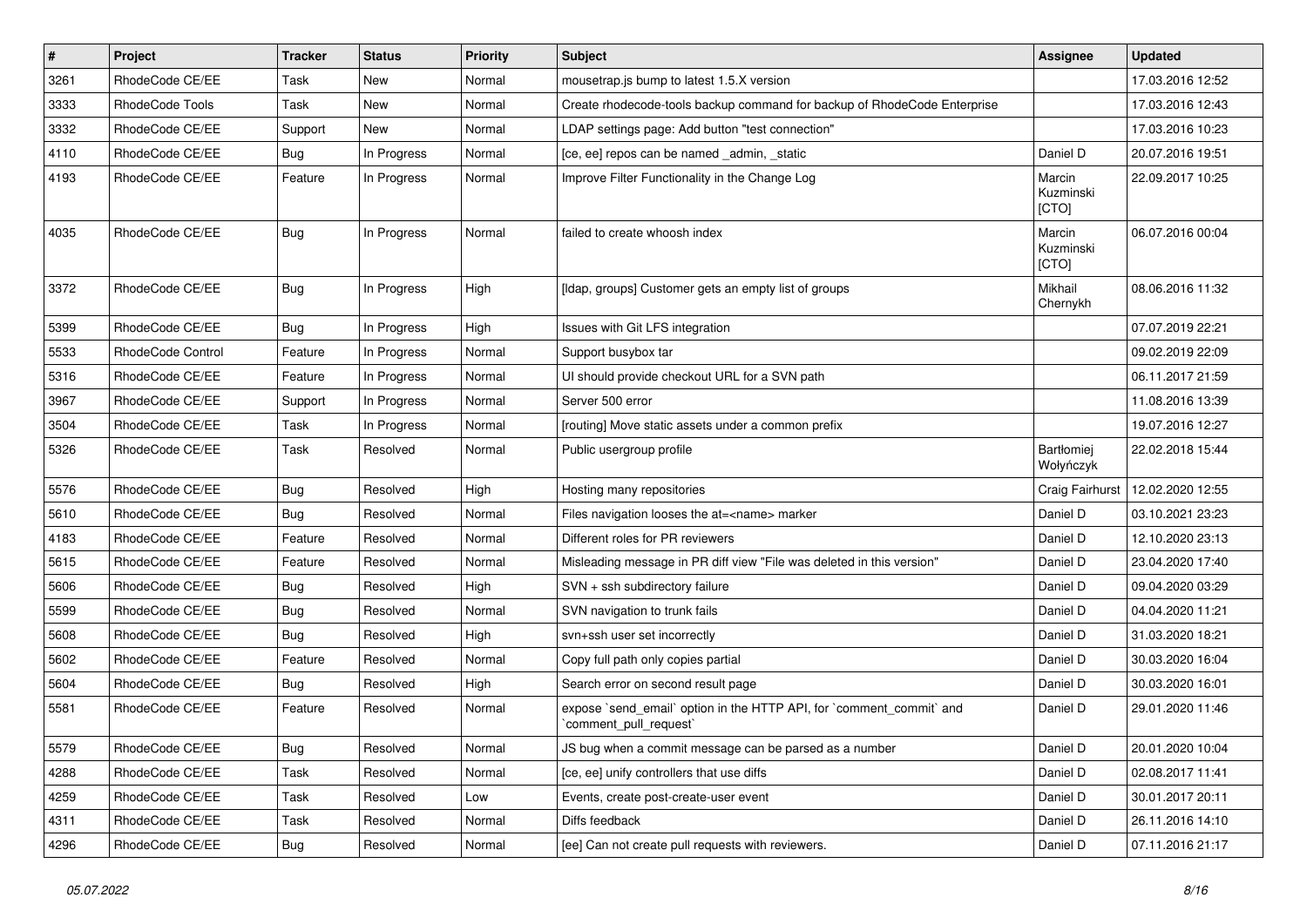| $\vert$ # | Project         | <b>Tracker</b> | <b>Status</b> | Priority | <b>Subject</b>                                                                                                       | Assignee                     | <b>Updated</b>                   |
|-----------|-----------------|----------------|---------------|----------|----------------------------------------------------------------------------------------------------------------------|------------------------------|----------------------------------|
| 4278      | RhodeCode CE/EE | Bug            | Resolved      | Normal   | [admin] Clicking the save button in admin -> settings -> issue tracker leads to<br>exception if no patterns entered. | Daniel D                     | 18.10.2016 13:38                 |
| 4267      | RhodeCode CE/EE | Feature        | Resolved      | Normal   | [ce, ee] jira tracker integration wildcard project key support                                                       | Daniel D                     | 10.10.2016 20:13                 |
| 4268      | RhodeCode CE/EE | Bug            | Resolved      | High     | [ee] default reviewers from changed lines is returning wrong values                                                  | Daniel D                     | 06.10.2016 14:35                 |
| 4238      | RhodeCode CE/EE | Task           | Resolved      | Normal   | default reviewers updates                                                                                            | Daniel D                     | 06.10.2016 14:26                 |
| 4233      | RhodeCode CE/EE | Bug            | Resolved      | High     | slack, git push problem                                                                                              | Daniel D                     | 26.09.2016 11:56                 |
| 1131      | RhodeCode CE/EE | Feature        | Resolved      | Normal   | Implement default reviewers for code review                                                                          | Daniel D                     | 21.09.2016 18:28                 |
| 4225      | RhodeCode CE/EE | Feature        | Resolved      | Normal   | [ce, ee] repo group integrations cascade to child repo groups                                                        | Daniel D                     | 14.09.2016 11:12                 |
| 4223      | RhodeCode CE/EE | Bug            | Resolved      | High     | [git, tags] annotated tags not appearing in UI                                                                       | Daniel D                     | 12.09.2016 06:12                 |
| 4181      | RhodeCode CE/EE | Task           | Resolved      | Normal   | Integrations: allow root repos only integrations                                                                     | Daniel D                     | 31.08.2016 17:44                 |
| 4202      | RhodeCode CE/EE | Task           | Resolved      | Normal   | Polish the 503.html page                                                                                             | Daniel D                     | 30.08.2016 23:54                 |
| 4180      | RhodeCode CE/EE | Task           | Resolved      | Normal   | integrations: possible limit the updates sent                                                                        | Daniel D                     | 22.08.2016 12:22                 |
| 4173      | RhodeCode CE/EE | Bug            | Resolved      | Urgent   | [ce, ee] mysql recycle pool timeout not working                                                                      | Daniel D                     | 16.08.2016 22:02                 |
| 4175      | RhodeCode CE/EE | Feature        | Resolved      | Normal   | [ce, ee] repo group integrations                                                                                     | Daniel D                     | 16.08.2016 20:00                 |
| 4091      | RhodeCode CE/EE | Bug            | Resolved      | Normal   | [ce, ee] Redmine integration blocks for 30 seconds if redmine server not available                                   | Daniel D                     | 15.07.2016 12:26                 |
| 4199      | RhodeCode CE/EE | Bug            | Resolved      | High     | investigate: ongoing SSL problems when switching to 4.X from 3.X                                                     | Johannes<br>Bornhold         | 15.09.2016 13:14                 |
| 4153      | RhodeCode CE/EE | Task           | Resolved      | Normal   | Optimize readme fetching by changing the system of readme detection                                                  | Johannes<br><b>Bornhold</b>  | 09.09.2016 10:17                 |
| 3971      | RhodeCode CE/EE | Bug            | Resolved      | Normal   | [ce, vcs] Merge requests/Pull requests failing due to rebase problem                                                 | Johannes<br>Bornhold         | 19.07.2016 15:54                 |
| 4224      | RhodeCode CE/EE | Bug            | Resolved      | Normal   | [docs] update docs re: removing old instances when switching editions                                                |                              | Lisa Quatmann   11.10.2016 15:36 |
| 3488      | RhodeCode CE/EE | Bug            | Resolved      | Normal   | [frontend, styling] update icon font                                                                                 |                              | Lisa Quatmann   04.10.2016 13:27 |
| 4254      | RhodeCode CE/EE | Bug            | Resolved      | Normal   | [frontend] 500 Internal Server Error with i18n-ed pages                                                              | Lisa Quatmann                | 30.09.2016 14:38                 |
| 4121      | RhodeCode CE/EE | Bug            | Resolved      | Normal   | [ce, ee] server announcement has extra margin                                                                        | Lisa Quatmann                | 26.09.2016 14:00                 |
| 4194      | RhodeCode CE/EE | Task           | Resolved      | Normal   | move svn http backend out of labs into a real VCS settings                                                           | Lisa Quatmann                | 14.09.2016 23:16                 |
| 4211      | RhodeCode CE/EE | Feature        | Resolved      | Normal   | [ce, ee] increase webhook flexibility                                                                                | Marcin<br>Kuzminski<br>[CTO] | 20.06.2022 10:55                 |
| 4155      | RhodeCode CE/EE | Bug            | Resolved      | Low      | Date of Last Change is not displayed correctly                                                                       | Marcin<br>Kuzminski<br>[CTO] | 21.01.2020 02:20                 |
| 5442      | RhodeCode CE/EE | Feature        | Resolved      | Low      | Preview of Jupyter notebooks                                                                                         | Marcin<br>Kuzminski<br>[CTO] | 16.01.2019 16:33                 |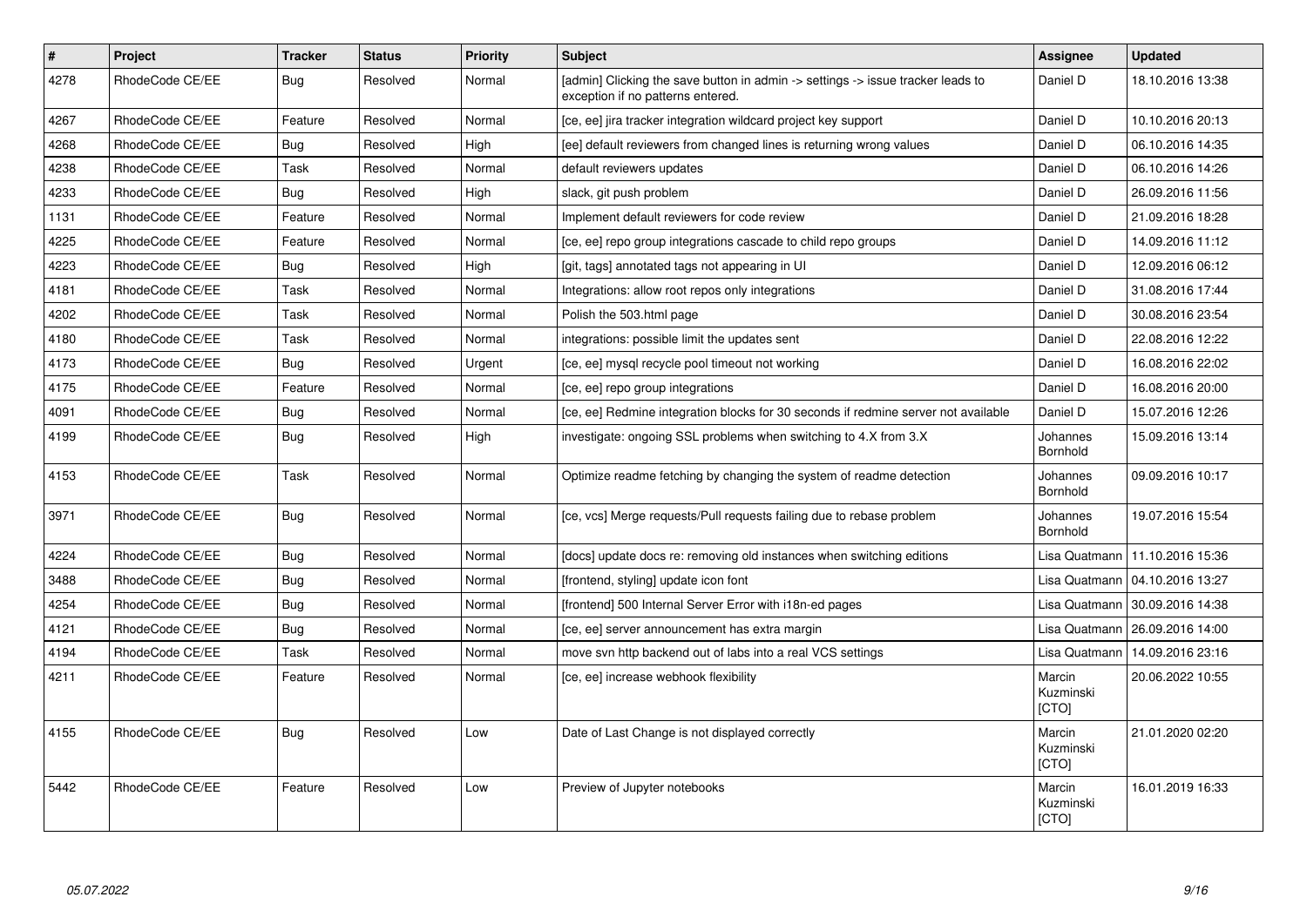| $\vert$ # | Project         | <b>Tracker</b> | <b>Status</b> | <b>Priority</b> | Subject                                                                                            | <b>Assignee</b>              | <b>Updated</b>   |
|-----------|-----------------|----------------|---------------|-----------------|----------------------------------------------------------------------------------------------------|------------------------------|------------------|
| 5386      | RhodeCode CE/EE | Task           | Resolved      | Normal          | Increase security for Email Change                                                                 | Marcin<br>Kuzminski<br>[CTO] | 17.02.2018 17:29 |
| 4219      | RhodeCode CE/EE | Feature        | Resolved      | Normal          | [ce, ee] Add mandatory reviewers for pull requests                                                 | Marcin<br>Kuzminski<br>[CTO] | 20.06.2017 15:23 |
| 5150      | RhodeCode CE/EE | Task           | Resolved      | Normal          | Password reset promts in my account should be hidden in accounts that are not of<br>type rhodecode | Marcin<br>Kuzminski<br>[CTO] | 02.01.2017 16:34 |
| 4670      | RhodeCode CE/EE | Task           | Resolved      | Normal          | Release 4.5.1                                                                                      | Marcin<br>Kuzminski<br>[CTO] | 06.12.2016 21:13 |
| 4276      | RhodeCode CE/EE | <b>Bug</b>     | Resolved      | Normal          | System info page uses mercurial/git versions from RhodeCode instead of VCSServer                   | Marcin<br>Kuzminski<br>[CTO] | 14.11.2016 21:19 |
| 4297      | RhodeCode CE/EE | Task           | Resolved      | Normal          | redo the my-pull-requests page to use the datagrid                                                 | Marcin<br>Kuzminski<br>[CTO] | 01.11.2016 09:31 |
| 4282      | RhodeCode CE/EE | Task           | Resolved      | Normal          | Add inode limit together with disk usage                                                           | Marcin<br>Kuzminski<br>[CTO] | 19.10.2016 12:18 |
| 4281      | RhodeCode CE/EE | Task           | Resolved      | Normal          | Fix docs on To `increase database performance`                                                     | Marcin<br>Kuzminski<br>[CTO] | 18.10.2016 16:39 |
| 4245      | RhodeCode CE/EE | Task           | Resolved      | Normal          | Convert control command to use http mode by default                                                | Marcin<br>Kuzminski<br>[CTO] | 14.10.2016 16:13 |
| 4250      | RhodeCode CE/EE | <b>Bug</b>     | Resolved      | Normal          | Adding a reviewer into existing PR doesn't set a reason.                                           | Marcin<br>Kuzminski<br>[CTO] | 07.10.2016 20:05 |
| 4178      | RhodeCode CE/EE | Bug            | Resolved      | Normal          | RhodeCode EE OVA VM wont run on a ESX 6.0 host                                                     | Marcin<br>Kuzminski<br>[CTO] | 15.09.2016 13:25 |
| 4184      | RhodeCode CE/EE | <b>Bug</b>     | Resolved      | High            | fix content INT overflow bug                                                                       | Marcin<br>Kuzminski<br>[CTO] | 23.08.2016 10:31 |
| 4065      | RhodeCode CE/EE | Bug            | Resolved      | Normal          | [ux, login] 404 on login after comment attempt                                                     | Marcin<br>Kuzminski<br>[CTO] | 04.07.2016 00:40 |
| 4036      | RhodeCode CE/EE | <b>Bug</b>     | Resolved      | Normal          | encrypted clone_uri can throw unicodeerror after key change                                        | Marcin<br>Kuzminski<br>[CTO] | 27.06.2016 19:38 |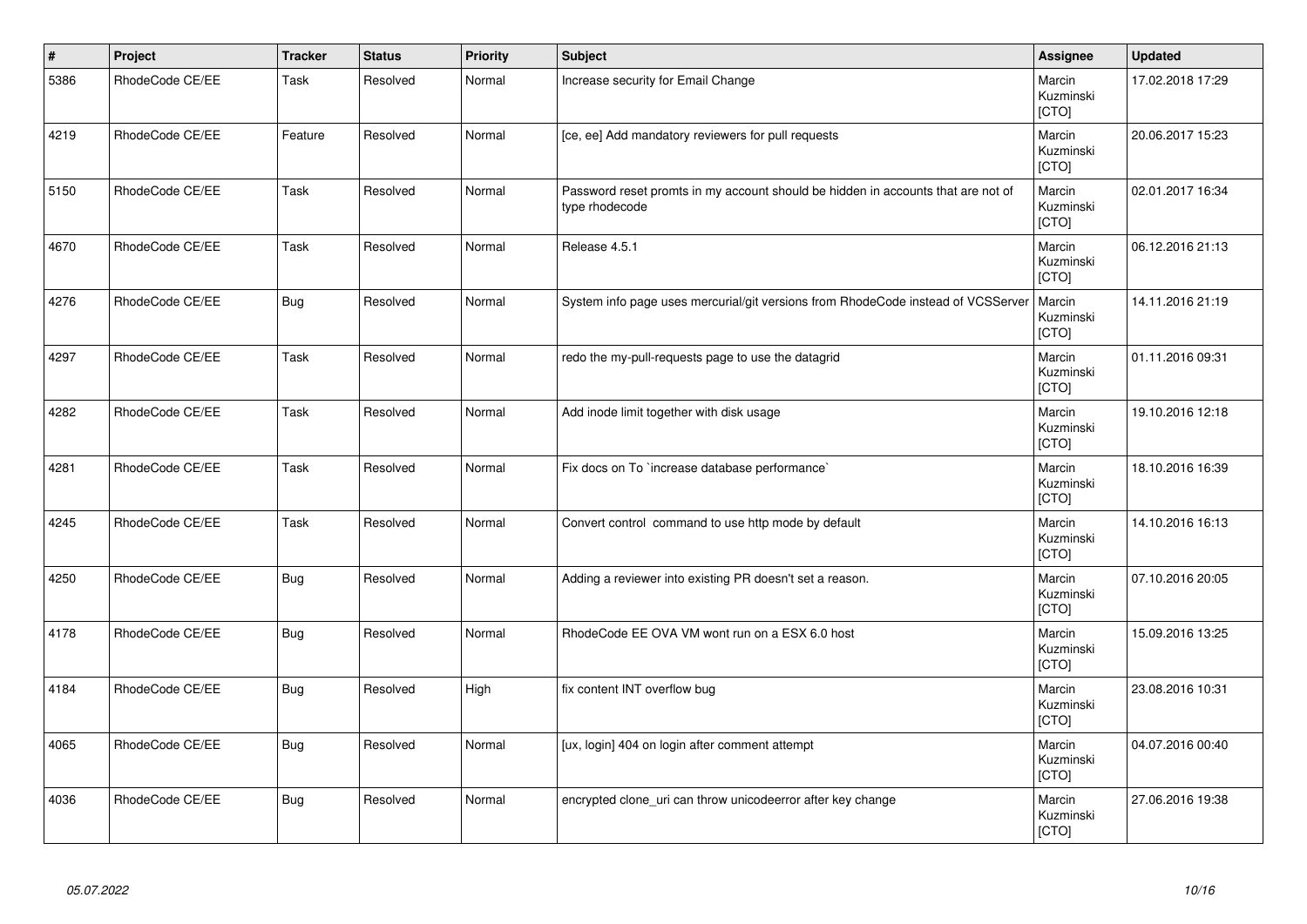| #    | Project         | <b>Tracker</b> | <b>Status</b> | <b>Priority</b> | <b>Subject</b>                                                                                       | <b>Assignee</b>              | <b>Updated</b>   |
|------|-----------------|----------------|---------------|-----------------|------------------------------------------------------------------------------------------------------|------------------------------|------------------|
| 3556 | RhodeCode CE/EE | Task           | Resolved      | Normal          | Disable and rename initial repo scan flag                                                            | Marcin<br>Kuzminski<br>[CTO] | 22.04.2016 14:33 |
| 3549 | RhodeCode CE/EE | Bug            | Resolved      | Normal          | [4.0.0 regression], file source links use last commit id instead of current commit id                | Marcin<br>Kuzminski<br>[CTO] | 21.04.2016 16:10 |
| 5587 | RhodeCode CE/EE | Bug            | Resolved      | Normal          | Broken metatags in 4.18.1                                                                            | Marcin Lulek                 | 29.01.2020 11:46 |
| 4269 | RhodeCode CE/EE | Support        | Resolved      | Normal          | Allow flash messages to be permanently surpressed                                                    | Marcin Lulek                 | 14.10.2016 12:46 |
| 4277 | RhodeCode CE/EE | Bug            | Resolved      | Normal          | [frontend] System info page does not work correctly in safari.                                       | Martin<br>Bornhold           | 04.11.2016 12:08 |
| 3950 | RhodeCode CE/EE | Bug            | Resolved      | Normal          | [ce, ee] trying to merge pr against a deleted branch/bookmark breaks the pr page                     | Martin<br>Bornhold           | 27.10.2016 16:12 |
| 4279 | RhodeCode CE/EE | Bug            | Resolved      | Normal          | re-captcha validation is broken                                                                      | Martin<br>Bornhold           | 26.10.2016 22:27 |
| 1055 | RhodeCode CE/EE | Feature        | Resolved      | Normal          | [pr, vcs] Expose the shadow repository of a pull request                                             | Martin<br>Bornhold           | 26.10.2016 10:33 |
| 4271 | RhodeCode CE/EE | Bug            | Resolved      | Normal          | Browsing new repository groups via SVN issue                                                         | Martin<br>Bornhold           | 19.10.2016 11:11 |
| 4273 | RhodeCode CE/EE | Bug            | Resolved      | Urgent          | GIT executable not seen by vcsserver                                                                 | Martin<br>Bornhold           | 13.10.2016 15:45 |
| 4237 | RhodeCode CE/EE | Task           | Resolved      | Normal          | Enable HTTP support                                                                                  | Martin<br>Bornhold           | 12.10.2016 11:51 |
| 4247 | RhodeCode CE/EE | Bug            | Resolved      | Normal          | [vcs] Using current time as timestamp during archive creating leads to changing<br>hashes            | Martin<br>Bornhold           | 28.09.2016 12:07 |
| 4244 | RhodeCode CE/EE | Support        | Resolved      | Normal          | mod day syn template error when using auth realm with spaces in it                                   | Martin<br>Bornhold           | 28.09.2016 12:07 |
| 4243 | RhodeCode CE/EE | Support        | Resolved      | High            | Gist visibility update?                                                                              | Martin<br>Bornhold           | 27.09.2016 06:40 |
| 4203 | RhodeCode CE/EE | Task           | Resolved      | Normal          | Get rid of svn.proxy.parent_path_root, and replace it with reading storage location<br>from Database | Martin<br>Bornhold           | 22.09.2016 14:31 |
| 5368 | RhodeCode CE/EE | Feature        | Resolved      | Normal          | Mercurial: Close branch before merging it                                                            | Mathieu Cantin               | 21.01.2020 02:11 |
| 5523 | RhodeCode CE/EE | Bug            | Resolved      | High            | user from AD is asked to change his password when logs in.                                           | Thierry<br>Wynsdau           | 28.05.2020 20:28 |
| 5516 | RhodeCode CE/EE | Support        | Resolved      | High            | Cannot log into RhodeCode                                                                            | Thierry<br>Wynsdau           | 28.05.2020 20:28 |
| 5611 | RhodeCode CE/EE | Feature        | Resolved      | Normal          | Add information "is the pull request up to date?" in the PR page                                     |                              | 03.10.2021 23:24 |
| 5669 | RhodeCode CE/EE | Bug            | Resolved      | Normal          | Mercurial commit messages doesn't show cyrillic symbols                                              |                              | 01.10.2021 10:39 |
| 5434 | RhodeCode CE/EE | <b>Bug</b>     | Resolved      | Immediate       | Locale problem                                                                                       |                              | 01.10.2021 09:51 |
| 5655 | RhodeCode CE/EE | Bug            | Resolved      | Normal          | New public gist's id is always auto generated                                                        |                              | 01.07.2021 12:06 |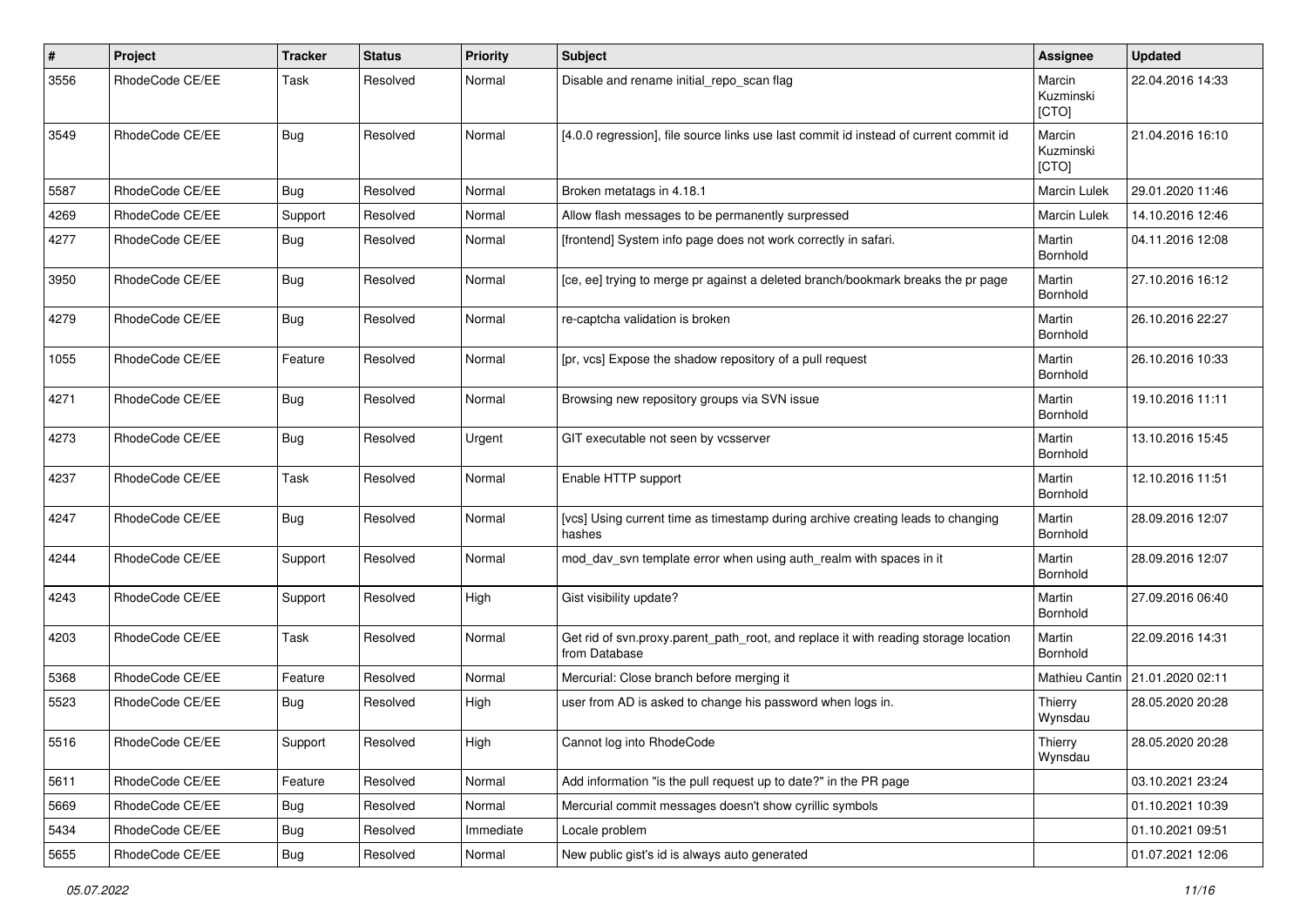| $\vert$ # | <b>Project</b>  | Tracker    | <b>Status</b> | <b>Priority</b> | <b>Subject</b>                                                                                                                       | Assignee | Updated          |
|-----------|-----------------|------------|---------------|-----------------|--------------------------------------------------------------------------------------------------------------------------------------|----------|------------------|
| 5560      | RhodeCode CE/EE | <b>Bug</b> | Resolved      | High            | Check all permission API function to flush caches for auth_perms                                                                     |          | 08.06.2021 23:56 |
| 5656      | RhodeCode CE/EE | <b>Bug</b> | Resolved      | Normal          | Error for branch permission page                                                                                                     |          | 30.04.2021 08:53 |
| 5652      | RhodeCode CE/EE | Bug        | Resolved      | Normal          | Pull Requests: when title and descriptions contains character [] {} and () index out of<br>bound when attempting to comment/approve. |          | 30.04.2021 08:53 |
| 5651      | RhodeCode CE/EE | Bug        | Resolved      | Normal          | Pull requests can get stuck if the diff is too large (it was created by mistake but we<br>can't open it to delete it)                |          | 30.04.2021 08:53 |
| 5642      | RhodeCode CE/EE | Feature    | Resolved      | Normal          | pull request version column in commit list                                                                                           |          | 30.04.2021 08:53 |
| 5643      | RhodeCode CE/EE | Feature    | Resolved      | Low             | jump to bottom of review                                                                                                             |          | 30.04.2021 08:53 |
| 5636      | RhodeCode CE/EE | <b>Bug</b> | Resolved      | High            | Remap and Rescan 500 Internal Server Error                                                                                           |          | 30.04.2021 08:53 |
| 4090      | RhodeCode CE/EE | Bug        | Resolved      | Normal          | test ticket                                                                                                                          |          | 09.03.2021 20:39 |
| 5635      | RhodeCode CE/EE | Feature    | Resolved      | Normal          | Remember column sorted by of the "Pull Requests You Participate In" table                                                            |          | 30.11.2020 22:30 |
| 5633      | RhodeCode CE/EE | Bug        | Resolved      | Normal          | Moderately large pull requests fail because inefficient use of reviewer_data_json<br>column in pull requests table                   |          | 12.10.2020 23:13 |
| 5634      | RhodeCode CE/EE | <b>Bug</b> | Resolved      | Normal          | Quick Search Toolbar bugs out if pull request contains unicode double quote<br>character "                                           |          | 12.10.2020 23:13 |
| 5574      | RhodeCode CE/EE | Feature    | Resolved      | Normal          | hg: Information for external hooks                                                                                                   |          | 30.07.2020 15:40 |
| 5622      | RhodeCode CE/EE | <b>Bug</b> | Resolved      | High            | Upgrade from 4.18.3 to 4.19.3 broke all PRs                                                                                          |          | 28.07.2020 16:44 |
| 5623      | RhodeCode CE/EE | Bug        | Resolved      | Normal          | Credentials for remote repository URL leaking in Repository Header                                                                   |          | 22.07.2020 00:47 |
| 5621      | RhodeCode CE/EE | <b>Bug</b> | Resolved      | Urgent          | LDAP + User Groups authentication plugin not working after upgrade to 4.19.x                                                         |          | 15.06.2020 17:56 |
| 5620      | RhodeCode CE/EE | <b>Bug</b> | Resolved      | Normal          | Regression of mail rendering in Thunderbird                                                                                          |          | 15.06.2020 16:45 |
| 5619      | RhodeCode CE/EE | <b>Bug</b> | Resolved      | Normal          | Setting Landing Commit to SVN Trunk results in Files tab hitting a 404                                                               |          | 04.06.2020 23:51 |
| 5601      | RhodeCode CE/EE | Feature    | Resolved      | Normal          | Default navigation should be by branch name not commit id                                                                            |          | 04.06.2020 23:51 |
| 5555      | RhodeCode CE/EE | <b>Bug</b> | Resolved      | Normal          | Making Repository Public does not update the Default User Permissions                                                                |          | 28.05.2020 20:26 |
| 5594      | RhodeCode CE/EE | <b>Bug</b> | Resolved      | Normal          | Credentials in Repository Settings for Pull requests are exposed                                                                     |          | 28.05.2020 20:25 |
| 5561      | RhodeCode CE/EE | <b>Bug</b> | Resolved      | Normal          | PR diff doesn't update when target changes                                                                                           |          | 21.05.2020 11:53 |
| 5614      | RhodeCode CE/EE | Feature    | Resolved      | Normal          | Show context function name in hg diffs                                                                                               |          | 23.04.2020 13:43 |
| 5583      | RhodeCode CE/EE | Feature    | Resolved      | Normal          | rcextensions hook for pull request comment                                                                                           |          | 23.04.2020 13:42 |
| 5596      | RhodeCode CE/EE | Bug        | Resolved      | Normal          | Pull Request duplicated after description edit                                                                                       |          | 14.04.2020 13:28 |
| 5609      | RhodeCode CE/EE | Support    | Resolved      | Normal          | Change git diff algorithm                                                                                                            |          | 31.03.2020 22:08 |
| 5605      | RhodeCode CE/EE | <b>Bug</b> | Resolved      | Normal          | Cannot set subversion compatibility to 1.10                                                                                          |          | 30.03.2020 17:27 |
| 5603      | RhodeCode CE/EE | Feature    | Resolved      | Normal          | Code search - highlight matching search terms                                                                                        |          | 30.03.2020 11:16 |
| 5585      | RhodeCode CE/EE | Feature    | Resolved      | Normal          | Minimize downtime on rccontrol upgrade                                                                                               |          | 27.03.2020 09:45 |
| 3981      | RhodeCode CE/EE | Feature    | Resolved      | Normal          | Add cloud hosting like Gitlab, GitHub                                                                                                |          | 02.03.2020 09:14 |
| 5229      | RhodeCode CE/EE | Task       | Resolved      | Normal          | add support for https://clipboardjs.com/                                                                                             |          | 21.01.2020 02:19 |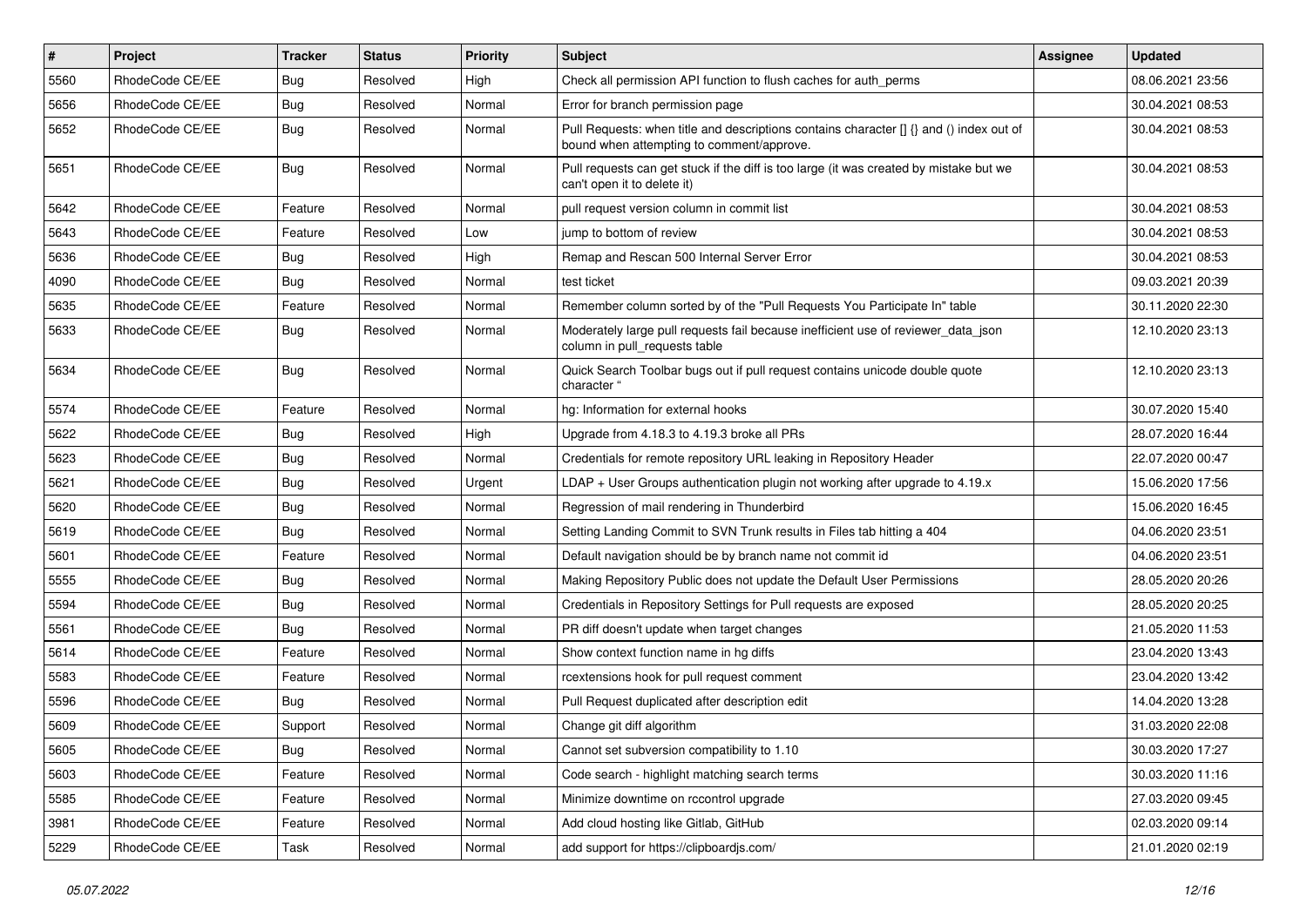| $\vert$ # | Project         | <b>Tracker</b> | <b>Status</b> | <b>Priority</b> | <b>Subject</b>                                                                                                                    | <b>Assignee</b> | <b>Updated</b>   |
|-----------|-----------------|----------------|---------------|-----------------|-----------------------------------------------------------------------------------------------------------------------------------|-----------------|------------------|
| 5469      | RhodeCode CE/EE | Feature        | Resolved      | Normal          | elastisearch > 2.x not supported?                                                                                                 |                 | 21.01.2020 02:19 |
| 5518      | RhodeCode CE/EE | Bug            | Resolved      | Normal          | Zero-sized files in /rhodecode/config/rcextensions/examples                                                                       |                 | 21.01.2020 02:18 |
| 5272      | RhodeCode CE/EE | Feature        | Resolved      | Normal          | Pull Request checklist                                                                                                            |                 | 21.01.2020 02:09 |
| 5554      | RhodeCode CE/EE | Support        | Resolved      | Normal          | How to increase number of commits shown in pagination on dashboard and<br>changelog                                               |                 | 21.01.2020 02:08 |
| 5569      | RhodeCode CE/EE | Bug            | Resolved      | Normal          | SshWrapper error                                                                                                                  |                 | 21.01.2020 02:02 |
| 5575      | RhodeCode CE/EE | Bug            | Resolved      | Low             | Filtering username containing '-' does not work in Admin audit log panel                                                          |                 | 20.01.2020 10:04 |
| 5567      | RhodeCode CE/EE | <b>Bug</b>     | Resolved      | High            | Error after PR was updated                                                                                                        |                 | 20.01.2020 10:04 |
| 5573      | RhodeCode CE/EE | Bug            | Resolved      | Normal          | Wrong notification Base Url for Email-Integrations                                                                                |                 | 16.01.2020 08:53 |
| 5557      | RhodeCode CE/EE | Bug            | Resolved      | Normal          | Consider removing slashes from the RSS feed names                                                                                 |                 | 31.10.2019 19:54 |
| 5571      | RhodeCode CE/EE | Bug            | Resolved      | Normal          | redmine does not work with firefox any more                                                                                       |                 | 25.10.2019 12:38 |
| 5507      | RhodeCode CE/EE | <b>Bug</b>     | Resolved      | Normal          | Markdown rendering needs improvement                                                                                              |                 | 15.08.2019 15:40 |
| 5558      | RhodeCode CE/EE | Bug            | Resolved      | Low             | Commit compare window covers text                                                                                                 |                 | 08.07.2019 18:12 |
| 5513      | RhodeCode CE/EE | Bug            | Resolved      | High            | Gist: GitHub flavoured markdown gist creation fails                                                                               |                 | 07.07.2019 22:21 |
| 5395      | RhodeCode CE/EE | Support        | Resolved      | Normal          | Svn protocols and performance                                                                                                     |                 | 04.04.2019 18:08 |
| 5546      | RhodeCode CE/EE | Support        | Resolved      | Normal          | experiments with mercurial 4.9                                                                                                    |                 | 26.03.2019 09:23 |
| 5536      | RhodeCode CE/EE | Feature        | Resolved      | Low             | Ability to disable server-side SSH key generation                                                                                 |                 | 28.02.2019 13:52 |
| 5537      | RhodeCode CE/EE | <b>Task</b>    | Resolved      | Normal          | Add owner to create_pull_request API                                                                                              |                 | 28.02.2019 13:52 |
| 5528      | RhodeCode CE/EE | Bug            | Resolved      | High            | Empty Unicode file causes the PR to return HTTP 500                                                                               |                 | 28.02.2019 13:52 |
| 5490      | RhodeCode CE/EE | Bug            | Resolved      | Normal          | Changes to repo group permissions via API are not audit logged                                                                    |                 | 28.02.2019 13:52 |
| 5520      | RhodeCode CE/EE | Feature        | Resolved      | Normal          | Show the head commits shas when the merge is prevented due to multiple heads                                                      |                 | 28.02.2019 13:52 |
| 5522      | RhodeCode CE/EE | Bug            | Resolved      | Low             | vcsserver fails when url contains extra "/"                                                                                       |                 | 28.02.2019 13:52 |
| 5521      | RhodeCode CE/EE | Bug            | Resolved      | Normal          | Proxing SVN http requests does not work when using prefix for rhodecode.                                                          |                 | 28.02.2019 13:52 |
| 5515      | RhodeCode CE/EE | Bug            | Resolved      | Normal          | PR default reviewer is incorrect                                                                                                  |                 | 28.02.2019 13:52 |
| 5544      | RhodeCode CE/EE | Support        | Resolved      | Normal          | Use of authentication token with LDAP account results in account lockout when max<br>bad password attempts are configured in LDAP |                 | 27.02.2019 10:09 |
| 5530      | RhodeCode CE/EE | Bug            | Resolved      | Normal          | Email integration has incorrect url                                                                                               |                 | 09.02.2019 10:33 |
| 5517      | RhodeCode CE/EE | Bug            | Resolved      | Urgent          | Problem with upgrading to Community-4.15                                                                                          |                 | 11.12.2018 06:32 |
| 5505      | RhodeCode CE/EE | Bug            | Resolved      | Normal          | Notification emails from RhodeCode is garbled in Outlook 2016 web client                                                          |                 | 07.12.2018 09:49 |
| 5502      | RhodeCode CE/EE | Bug            | Resolved      | High            | 500 error when using multiple custom branch permissions                                                                           |                 | 07.12.2018 09:49 |
| 5482      | RhodeCode CE/EE | Bug            | Resolved      | Normal          | Changing a repo's 'Remote pull uri' in its Settings fails with 'No repo type specified'                                           |                 | 31.10.2018 08:37 |
| 5297      | RhodeCode CE/EE | Bug            | Resolved      | Normal          | Locale fails on a SuSE system                                                                                                     |                 | 31.10.2018 08:36 |
| 5304      | RhodeCode CE/EE | <b>Bug</b>     | Resolved      | Normal          | Email template not correct                                                                                                        |                 | 31.10.2018 08:36 |
| 4044      | RhodeCode CE/EE | Feature        | Resolved      | Normal          | Branch permissions                                                                                                                |                 | 30.08.2018 09:48 |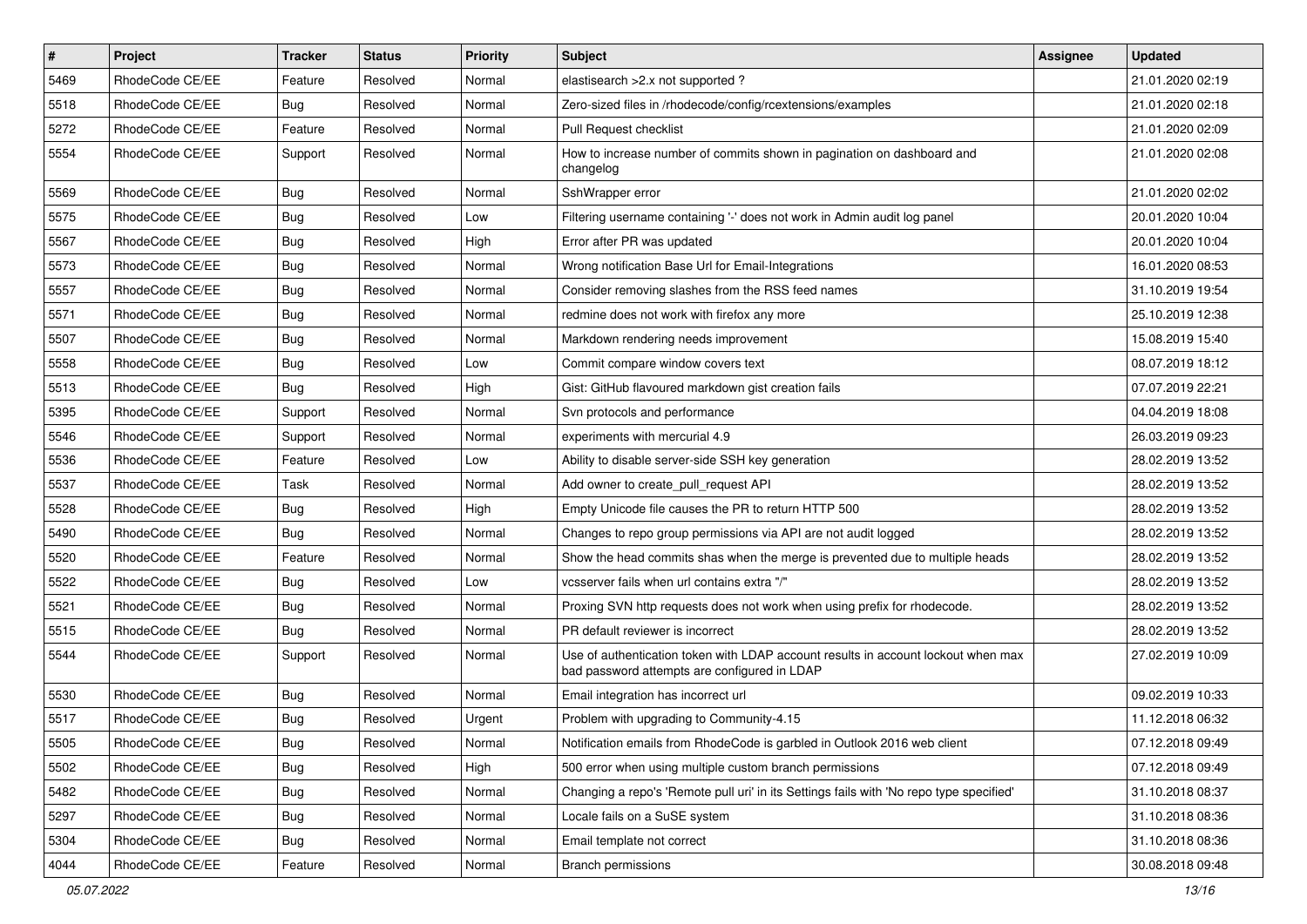| $\vert$ # | Project         | <b>Tracker</b> | <b>Status</b> | <b>Priority</b> | Subject                                                                                  | <b>Assignee</b> | <b>Updated</b>   |
|-----------|-----------------|----------------|---------------|-----------------|------------------------------------------------------------------------------------------|-----------------|------------------|
| 5461      | RhodeCode CE/EE | <b>Bug</b>     | Resolved      | Normal          | Changes to user group permissions via API are not audit logged                           |                 | 30.08.2018 09:47 |
| 5408      | Documentation   | Task           | Resolved      | Low             | Upate nginx documentation for non standard SSL port                                      |                 | 12.07.2018 23:21 |
| 5489      | RhodeCode CE/EE | Bug            | Resolved      | High            | grant_user_permission_to_repo_group API call fails to set permissions on child<br>repos  |                 | 11.07.2018 09:57 |
| 5187      | RhodeCode CE/EE | Feature        | Resolved      | Normal          | changelog dynamic loading of commits                                                     |                 | 12.06.2018 12:31 |
| 4089      | RhodeCode CE/EE | Bug            | Resolved      | Normal          | svn repository does not exist                                                            |                 | 12.06.2018 12:29 |
| 5444      | RhodeCode CE/EE | Bug            | Resolved      | Normal          | Error while creating a pull request on a Mercurial repository                            |                 | 17.04.2018 22:29 |
| 5391      | RhodeCode CE/EE | Task           | Resolved      | High            | Secure Email change                                                                      |                 | 17.04.2018 21:50 |
| 5457      | RhodeCode CE/EE | Bug            | Resolved      | Normal          | Internal server error on full-text search settings page with Elasticsearch               |                 | 16.04.2018 09:08 |
| 5412      | RhodeCode CE/EE | <b>Bug</b>     | Resolved      | Normal          | Webhook for "pullrequest commented" event returns incomplete data                        |                 | 27.02.2018 18:00 |
| 5436      | RhodeCode CE/EE | Bug            | Resolved      | High            | Unable To Open Pull Request in 4.11.2                                                    |                 | 14.02.2018 11:14 |
| 5433      | RhodeCode CE/EE | <b>Bug</b>     | Resolved      | High            | RhodeCode Community 4.11 doesn't handle HG largefiles extension                          |                 | 01.02.2018 20:08 |
| 5423      | Documentation   | Support        | Resolved      | Normal          | API-Documentation for Method "create_repo_group" faulty                                  |                 | 22.01.2018 16:23 |
| 5202      | RhodeCode CE/EE | Task           | Resolved      | Normal          | run git gc and git repack on GIT repos when we have a scheduler via celery in<br>pyramid |                 | 04.12.2017 20:49 |
| 4169      | RhodeCode CE/EE | Task           | Resolved      | Normal          | re-architecture celery support                                                           |                 | 17.11.2017 19:21 |
| 5396      | RhodeCode CE/EE | Feature        | Resolved      | Normal          | Merge state with shadow repo should be created during pull request                       |                 | 12.10.2017 21:57 |
| 5203      | RhodeCode CE/EE | Task           | Resolved      | Normal          | optimise large repos speed                                                               |                 | 08.09.2017 16:10 |
| 5380      | RhodeCode CE/EE | Bug            | Resolved      | Normal          | repo commits pageintion error                                                            |                 | 06.09.2017 19:16 |
| 5381      | RhodeCode CE/EE | <b>Bug</b>     | Resolved      | Normal          | Email integration changeset links invalid                                                |                 | 06.09.2017 12:29 |
| 5379      | RhodeCode CE/EE | Bug            | Resolved      | Normal          | Journal RSS feed errors                                                                  |                 | 01.09.2017 16:40 |
| 5343      | RhodeCode CE/EE | Task           | Resolved      | Normal          | SSH key management and SSH support                                                       |                 | 18.08.2017 23:50 |
| 5376      | RhodeCode CE/EE | <b>Bug</b>     | Resolved      | Normal          | error: pretxnchangegroup.acl hook failed: acl: user "" denied on branch "default"        |                 | 16.08.2017 19:45 |
| 5375      | RhodeCode CE/EE | Support        | Resolved      | Normal          | How do I configure "Go to" to just search repository names?                              |                 | 16.08.2017 18:00 |
| 5337      | RhodeCode CE/EE | Bug            | Resolved      | Normal          | Possible memory leak after few Git Pull Requests                                         |                 | 08.08.2017 13:08 |
| 5321      | RhodeCode CE/EE | Feature        | Resolved      | Normal          | Audit logs                                                                               |                 | 21.06.2017 12:49 |
| 4207      | RhodeCode CE/EE | Feature        | Resolved      | Normal          | Support for obsolescence markers in changelog UI                                         |                 | 19.05.2017 16:14 |
| 5225      | RhodeCode CE/EE | Task           | Resolved      | Normal          | add tag of author/contribitor to comments                                                |                 | 11.05.2017 11:10 |
| 5265      | RhodeCode CE/EE | Task           | Resolved      | Normal          | Enable phases support                                                                    |                 | 11.05.2017 11:10 |
| 5277      | RhodeCode CE/EE | <b>Bug</b>     | Resolved      | Normal          | table id=user_list_table - Ajax error                                                    |                 | 13.04.2017 01:04 |
| 5259      | RhodeCode CE/EE | Bug            | Resolved      | Normal          | user-journal storage changes                                                             |                 | 12.04.2017 00:04 |
| 5266      | RhodeCode CE/EE | <b>Bug</b>     | Resolved      | Normal          | Validate if changes in target branches get's propagated on Pull request updates          |                 | 05.04.2017 18:10 |
| 4306      | RhodeCode CE/EE | <b>Bug</b>     | Resolved      | Normal          | Issue to push file with character # on a SVN                                             |                 | 03.04.2017 16:44 |
| 2817      | RhodeCode CE/EE | Feature        | Resolved      | Normal          | Make largefiles downloadable from the interface                                          |                 | 27.03.2017 14:04 |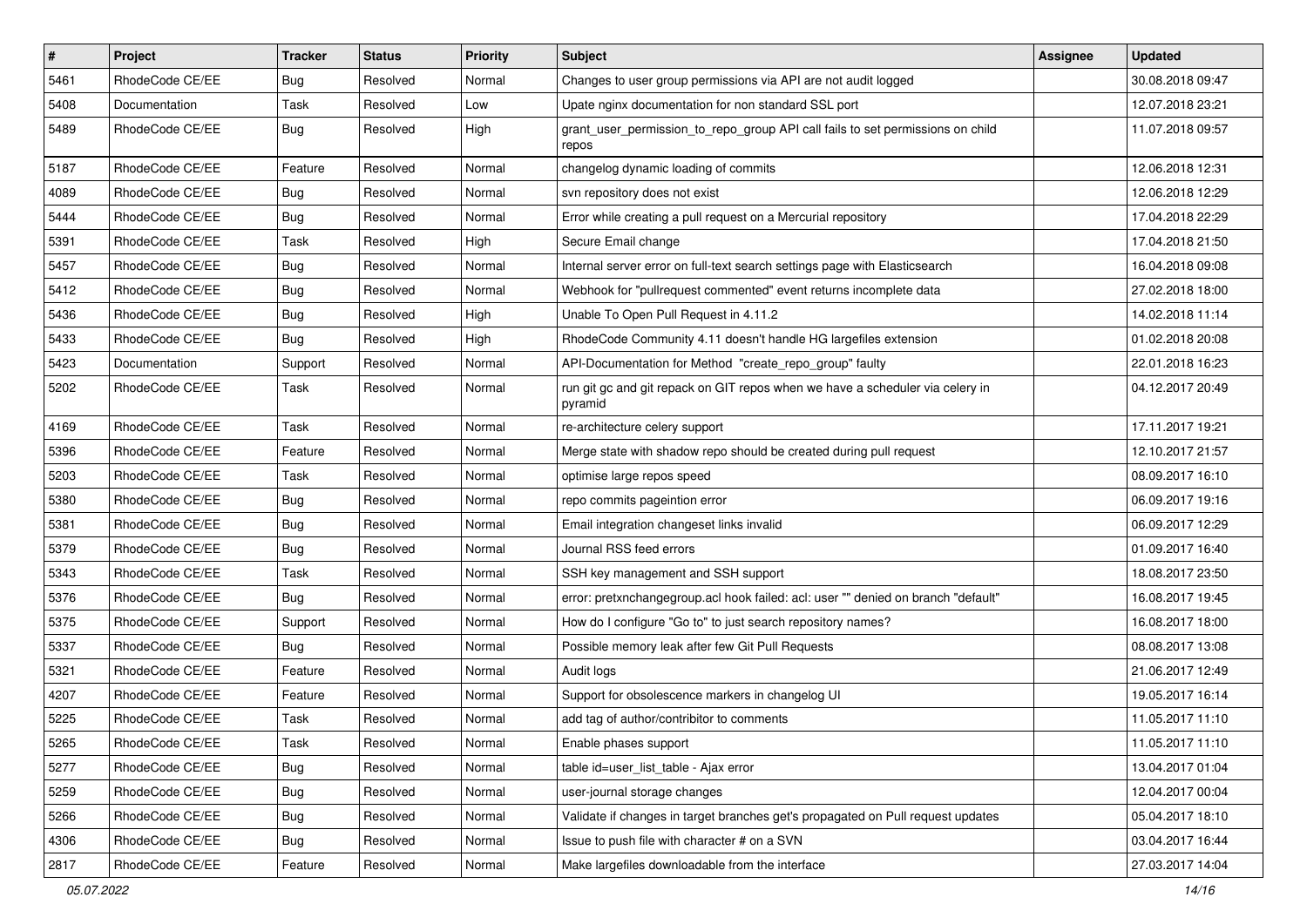| $\sharp$ | Project         | <b>Tracker</b> | <b>Status</b> | Priority | Subject                                                                                               | Assignee | <b>Updated</b>   |
|----------|-----------------|----------------|---------------|----------|-------------------------------------------------------------------------------------------------------|----------|------------------|
| 4235     | RhodeCode CE/EE | Task           | Resolved      | High     | Support GIT LFS server                                                                                |          | 23.03.2017 17:24 |
| 5235     | RhodeCode CE/EE | Task           | Resolved      | Normal   | relative image support                                                                                |          | 10.03.2017 23:37 |
| 5221     | RhodeCode CE/EE | Task           | Resolved      | Normal   | Missing comment type in emails                                                                        |          | 19.02.2017 21:46 |
| 5213     | RhodeCode CE/EE | Bug            | Resolved      | Normal   | Fixing Apache Proxy timeout issues                                                                    |          | 14.02.2017 09:44 |
| 4274     | RhodeCode CE/EE | Bug            | Resolved      | Normal   | 500 error when push big objects                                                                       |          | 13.02.2017 19:53 |
| 5210     | RhodeCode CE/EE | <b>Bug</b>     | Resolved      | Normal   | webook problems                                                                                       |          | 13.02.2017 19:43 |
| 5207     | RhodeCode CE/EE | Task           | Resolved      | Low      | Release 4.6.1                                                                                         |          | 13.02.2017 18:04 |
| 5201     | RhodeCode CE/EE | Task           | Resolved      | Normal   | API: implement describe-methods                                                                       |          | 13.02.2017 15:57 |
| 5198     | RhodeCode CE/EE | Task           | Resolved      | Normal   | remove pyro4 from enterprise                                                                          |          | 07.02.2017 19:28 |
| 1404     | RhodeCode CE/EE | Bug            | Resolved      | Normal   | clone of really huge git repo (4gb) causes pyro to explode                                            |          | 07.02.2017 14:52 |
| 5184     | RhodeCode CE/EE | Task           | Resolved      | Normal   | bump pyramid to 1.7.X                                                                                 |          | 06.02.2017 21:50 |
| 5164     | RhodeCode CE/EE | Bug            | Resolved      | Normal   | non-web calls are leaking session objects                                                             |          | 13.01.2017 01:30 |
| 5153     | Documentation   | Bug            | Resolved      | Normal   | Documentation: /tmp permissions                                                                       |          | 04.01.2017 13:02 |
| 4678     | RhodeCode CE/EE | Task           | Resolved      | Normal   | Release 4.5.2                                                                                         |          | 19.12.2016 17:32 |
| 4677     | RhodeCode CE/EE | Support        | Resolved      | High     | API get_repo_refs not working?                                                                        |          | 19.12.2016 11:46 |
| 4676     | RhodeCode CE/EE | Bug            | Resolved      | Normal   | Some admin passwords can make installation fail                                                       |          | 16.12.2016 16:16 |
| 4675     | RhodeCode CE/EE | Bug            | Resolved      | Normal   | Disk free inodes are displayed incorrectly                                                            |          | 13.12.2016 22:41 |
| 4283     | RhodeCode CE/EE | <b>Task</b>    | Resolved      | Normal   | bump whoosh to 2.7.4 release                                                                          |          | 13.12.2016 21:08 |
| 4666     | RhodeCode CE/EE | Task           | Resolved      | Normal   | Bump git and mercurial to latest versions                                                             |          | 02.12.2016 19:01 |
| 4304     | RhodeCode CE/EE | <b>Bug</b>     | Resolved      | High     | Search: Internal Server Error                                                                         |          | 26.11.2016 16:26 |
| 4305     | RhodeCode CE/EE | Task           | Resolved      | Normal   | Meta-tagging could be excluded from limit                                                             |          | 09.11.2016 19:27 |
| 4003     | RhodeCode CE/EE | Task           | Resolved      | Normal   | User personal repository groups improvements                                                          |          | 07.11.2016 16:12 |
| 4266     | RhodeCode CE/EE | Bug            | Resolved      | Normal   | Error 500 on integrations page after setting up Webhook                                               |          | 17.10.2016 15:35 |
| 4108     | RhodeCode CE/EE | Task           | Resolved      | Normal   | Release 4.2.2                                                                                         |          | 14.10.2016 13:08 |
| 4206     | RhodeCode CE/EE | Bug            | Resolved      | High     | Error creating SVN groups                                                                             |          | 15.09.2016 13:24 |
| 4227     | RhodeCode CE/EE | Support        | Resolved      | Normal   | VBScript files detected as text/plain - no syntax highlighting                                        |          | 14.09.2016 22:38 |
| 4192     | RhodeCode CE/EE | Feature        | Resolved      | Normal   | [ce, ee] slack/hipchat integrations group commits by branch pushed                                    |          | 09.09.2016 19:01 |
| 4151     | RhodeCode CE/EE | Task           | Resolved      | Normal   | [packaging] Subversion to current 1.9.X                                                               |          | 09.09.2016 10:18 |
| 4166     | RhodeCode CE/EE | Bug            | Resolved      | Urgent   | [ce] Rhodecode crashing after MySQL error                                                             |          | 23.08.2016 23:35 |
| 4140     | RhodeCode CE/EE | Task           | Resolved      | Normal   | Check middleware chain status, and Verify that special middleware is catching<br>exceptions correctly |          | 23.08.2016 12:13 |
| 2264     | RhodeCode CE/EE | Bug            | Resolved      | Normal   | New user password change doesn't actually require a password change.                                  |          | 12.08.2016 16:01 |
| 4081     | RhodeCode CE/EE | Support        | Resolved      | Normal   | Receiving server 500 error when trying to clone repo from windows client using<br>eclipse             |          | 12.07.2016 14:30 |